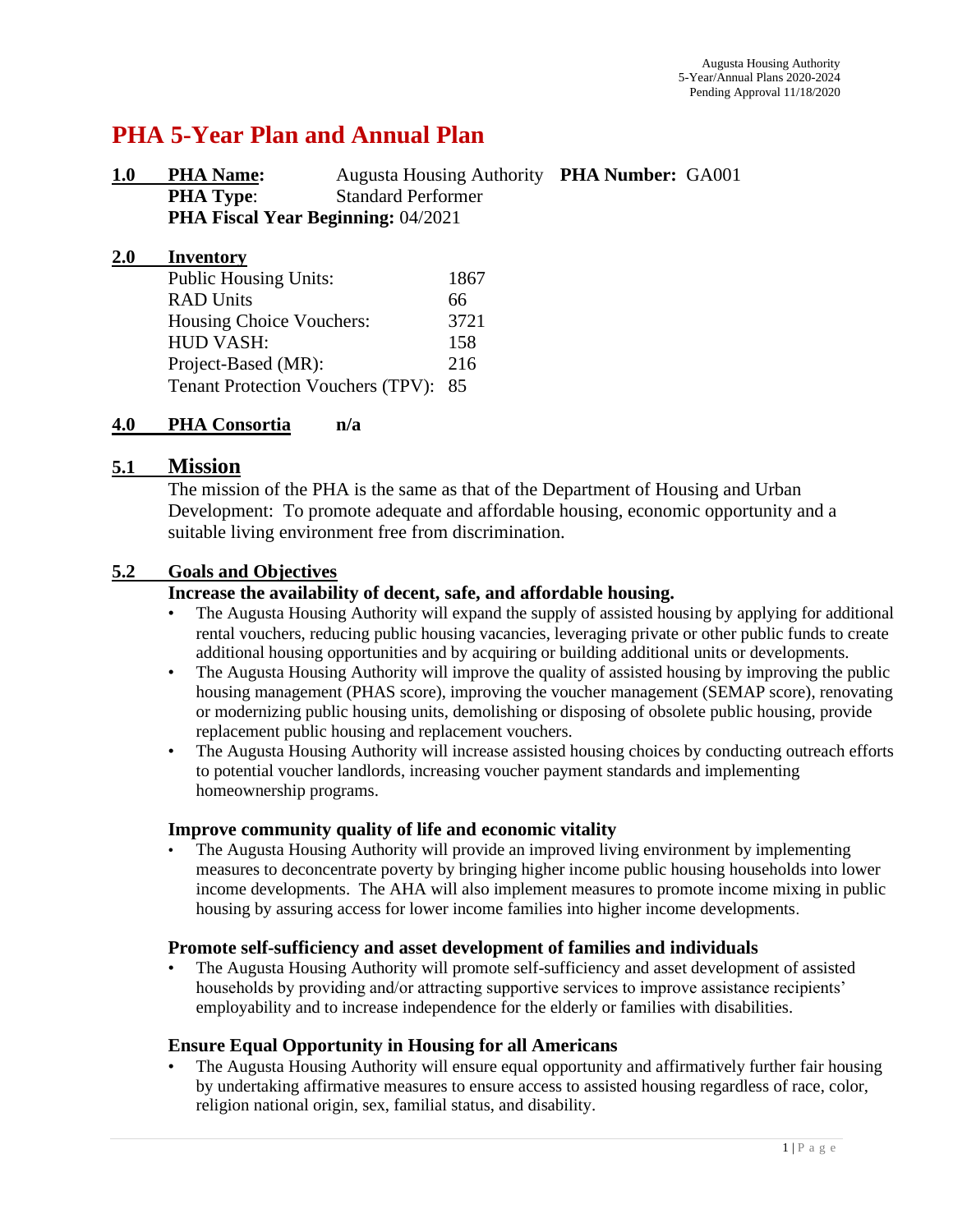### **6.0 (a) PHA Plan Elements that have been revised:**

Admissions and Continued Occupancy (ACOP), Administrative Plan, Maintenance Plan, Utility Allowances, Flat Rents, Minimum Rents, Demolition/Disposition Application

### **(b) Specific Locations for PHA Plans and Supporting Documents**

Augusta Housing Authority, 1435 Walton Way, Augusta, GA 30901

| Location                     |              | <b>Address</b>                 | City, State, Zip  |  |
|------------------------------|--------------|--------------------------------|-------------------|--|
| <b>Site Name</b>             | <b>GA001</b> | <b>Site Location</b>           | City, State, Zip  |  |
| <b>Olmsted Homes</b>         | $1 - 1/1a$   | 2141 B Street                  | Augusta, GA 30904 |  |
| Oakpointe                    | $1-5$        | 730 East Boundary Street       | Augusta, GA 30901 |  |
| <b>Dogwood Terrace</b>       | $1-6$        | $2105$ 15 <sup>th</sup> Avenue | Augusta, GA 30901 |  |
| <b>Peabody Apartments</b>    | $1-7a$       | 1425 Walton Way                | Augusta, GA 30901 |  |
| <b>Ervin Towers</b>          | $1-7b$       | 1365 Laney Walker Blvd         | Augusta, GA 30901 |  |
| <b>Allen Homes</b>           | $1-8$        | 520 Hines Street               | Augusta, GA 30901 |  |
| <b>Hal Powell Apartments</b> | $1-9$        | 2244 Broad Street              | Augusta, GA 30904 |  |
| <b>Jennings Place</b>        | $1-10$       | 1690 Olive Road                | Augusta, GA 30904 |  |
| <b>M.M. Scott Apartments</b> | $1 - 12$     | 825 Spruce Street              | Augusta, GA 30901 |  |
| <b>Barton Village</b>        | $1 - 14$     | 2325 Overlook Road             | Augusta, GA 30906 |  |
| <b>Overlook Apartments</b>   | $1-16$       | 2325 Overlook Road             | Augusta, GA 30906 |  |
| <b>Powell Pointe</b>         | $1 - 21$     | Twiggs St & Wrightsboro Rd     | Augusta, GA 30901 |  |
| Website                      |              | www.augustapha.org             |                   |  |

### **Specific Locations for PHA Plans Only**

### **6.0 (b)1**. **PHA Policies Governing Eligibility, Selection, Admissions Policy, including DE concentration and Wait List Procedures.** [24 CFR Part 903.7 (b)]

To be eligible for the public housing program the applicant family must:

Qualify as a family as defined by HUD and the AHA.

Have income at or below HUD-specified income limits.

Qualify based on citizenship or the eligible immigrant status of family members.

Provide social security number information for family members as required.

Consent to the AHA's collection and use of family information as provided for in AHA-provided consent forms.

The AHA must determine that the current or past behavior of household members does not include activities that are prohibited by HUD or the AHA. The ACOP contains the Housing Authorities policies that govern resident eligibility, selection, admission, admission preference, unit assignment policies, and maintaining the wait list for the public housing program while the Administrative plan includes all the above except unit assignments for the housing assistance program.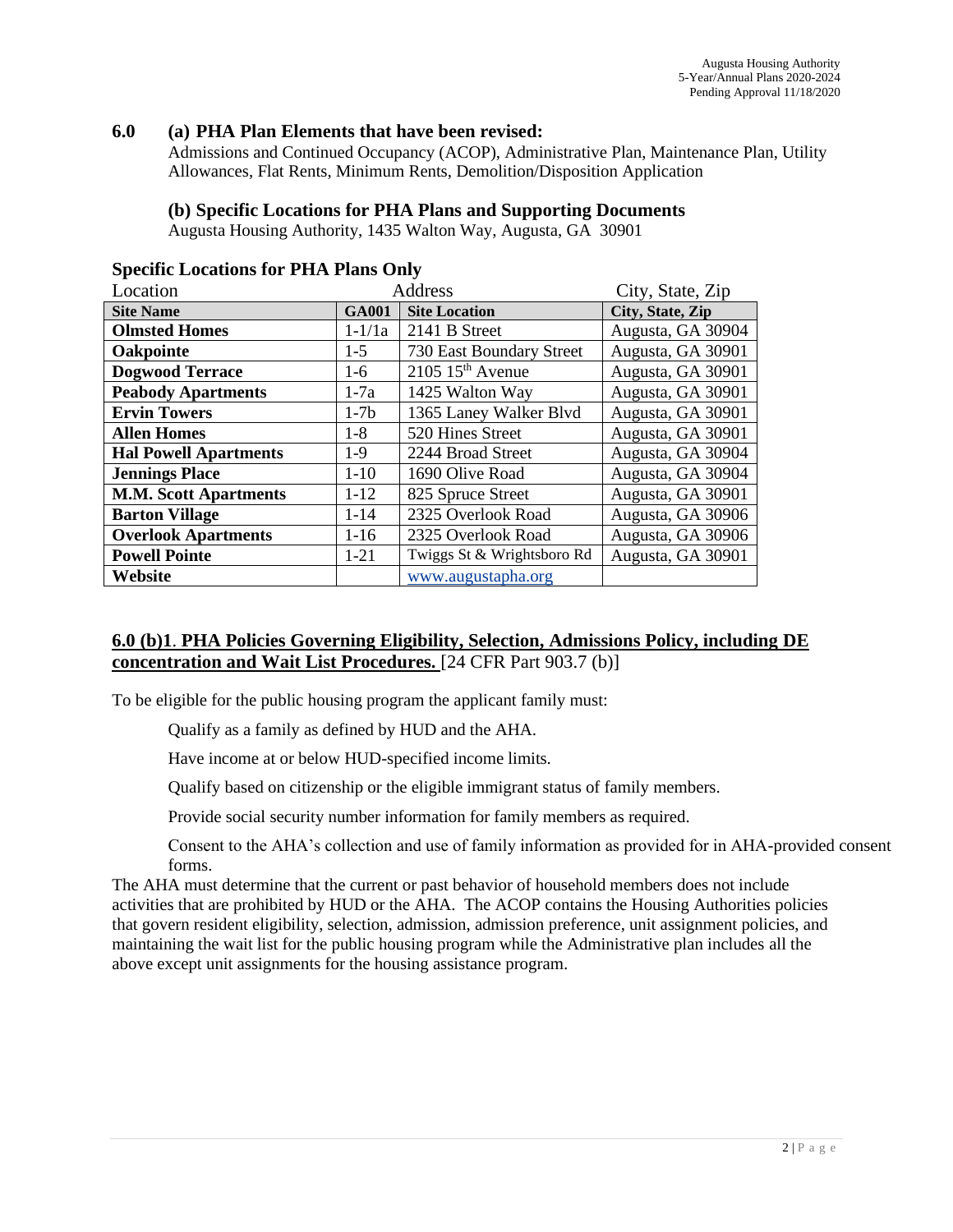# **6.0 (b)2**. **Statement of Financial Resources (FYE 3/31/2020)**

| <b>Sources</b>                                                               | <b>Planned</b> \$    |  |  |  |  |  |
|------------------------------------------------------------------------------|----------------------|--|--|--|--|--|
|                                                                              |                      |  |  |  |  |  |
| 1. Federal Grants (FY 2020 grants)                                           |                      |  |  |  |  |  |
| Public Housing Operating Fund<br>1.                                          |                      |  |  |  |  |  |
| <b>Public Housing Capital Fund</b><br>2.                                     | \$3,139,613          |  |  |  |  |  |
| Public Housing Capital Fund Recovery Grant<br>3.                             | $-0-$                |  |  |  |  |  |
| <b>HOPE VI Demolition</b><br>4.                                              | $-0-$                |  |  |  |  |  |
| Annual Contributions for Section 8 Tenant-Based Assistance & Mod Rehab<br>5. | \$28,395,917         |  |  |  |  |  |
| Resident Opportunity and Self-Sufficiency Grants<br>6.                       | \$147,699            |  |  |  |  |  |
| Other Federal Grants (list below)                                            |                      |  |  |  |  |  |
| 2. Prior Year Federal Grants (unobligated funds only) (list below)           |                      |  |  |  |  |  |
| Section 8 Tenant-based Funds from Reserves                                   | $-0-$                |  |  |  |  |  |
| Public Housing Subsidy Funds from Reserves                                   | $-0-$                |  |  |  |  |  |
| 3. Public Housing Dwelling Rental Income                                     | \$4,352,166          |  |  |  |  |  |
| <b>Other Tenant Revenue</b>                                                  | \$342,167            |  |  |  |  |  |
| 4. Other income (list below)                                                 |                      |  |  |  |  |  |
| <b>Investments-Unrestricted</b>                                              | \$150,829            |  |  |  |  |  |
| Entrepreneurial activities                                                   |                      |  |  |  |  |  |
| Capital Assets Gain/Loss Sale                                                | \$1,451,547<br>$-0-$ |  |  |  |  |  |
| 4. Non-federal sources (list below)                                          |                      |  |  |  |  |  |
| Fraud Recovery                                                               | \$297,099            |  |  |  |  |  |
| <b>Investment Restricted</b>                                                 | $-0-$                |  |  |  |  |  |
| Component Unit                                                               | \$40,303             |  |  |  |  |  |
| Other                                                                        | \$488,736            |  |  |  |  |  |
|                                                                              |                      |  |  |  |  |  |
| <b>Total Resources</b>                                                       | \$47,092,430         |  |  |  |  |  |

The Housing Authority of the City of Augusta elected to utilize the PHA Asset Management method effective April 1, 2012.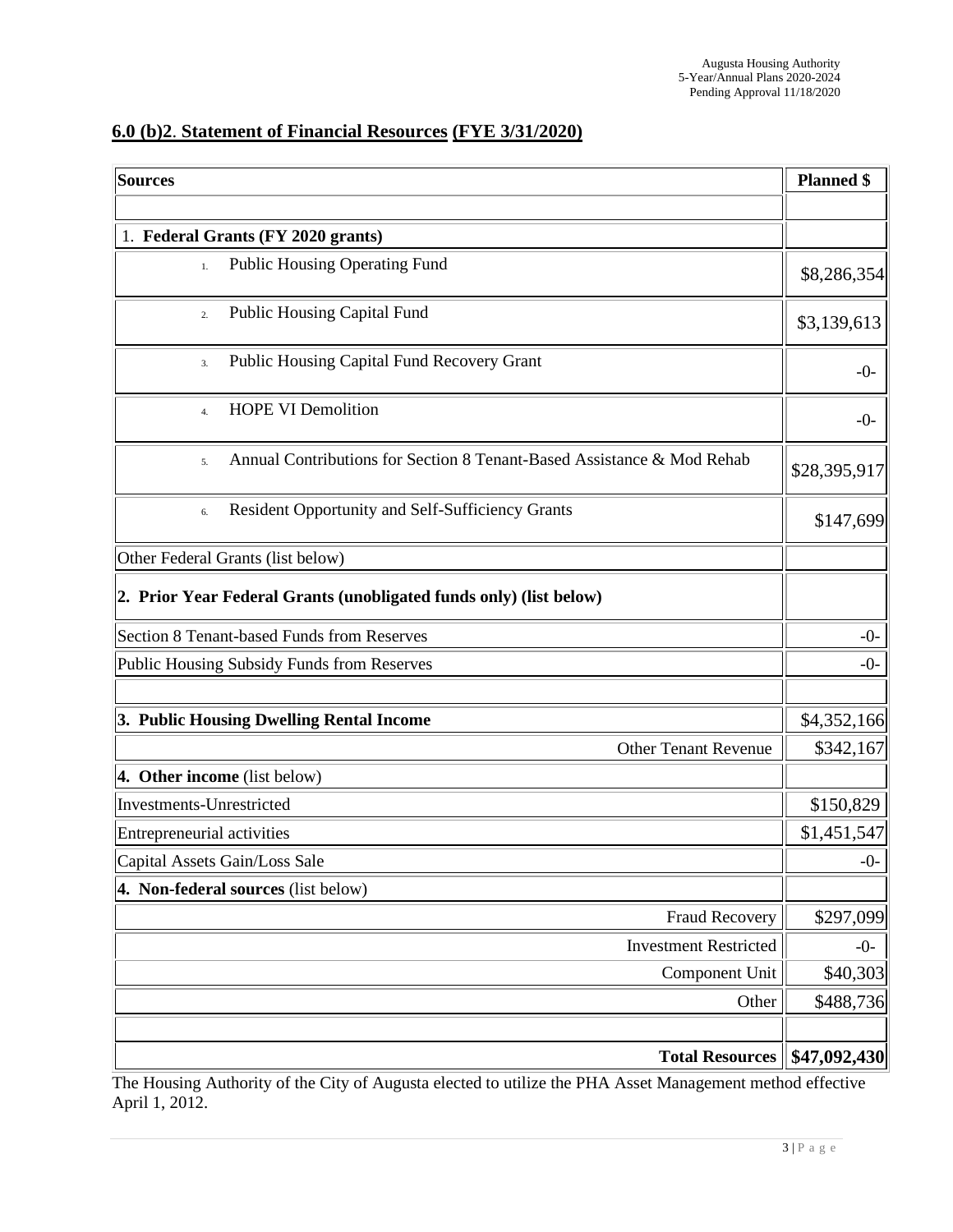### **6.0 (b)3. PHA Rent Determination Policies** [24 CFR Part 903.12(b), 903.7(d)]

#### **Public Housing**

A family's income determines eligibility for assistance and is also used to calculate the family's rent payment. The AHA will use the policies and methods described in the ACOP to ensure that only eligible families receive assistance and that no family pays more or less than its obligation under the regulations. The ACOP describes HUD regulations and AHA policies related to HUD regulations that specify the sources of income to include and exclude to arrive at a family's annual income, the requirements and AHA policies for calculating annual income, mandatory deductions for which a family qualifies and used for calculating adjusted income and the statutory formula for calculating total tenant payment (TTP), the use of utility allowances, and the methodology for determining family rent payment, flat rents and the family's choice in rents. The minimum rent for the public housing program is \$50. A discretionary minimum rent hardship exemption policy includes: the family would or would not be evicted because of the imposition of the minimum rent requirement; the income of the family has decreased because of lost employment, death in the family or other circumstances as determined by AHA or HUD.

### **Section 8 Tenant-Based Assistance**

The Housing Authority's payment standard is above Fair Market Rate (FMR) and are adequate to ensure success among assisted families in the housing authority's segment of the FMR area. The payment standards are reevaluated annually for adequacy and success rates and rent burdens of assisted families are considered when conducting the assessment. The minimum rent for the housing assistance program is \$50. A discretionary minimum rent hardship exemption policy includes: If the family has lost eligibility or is awaiting an eligibility determination; the family would or would not be evicted as a result of the imposition of the minimum rent requirement; the income of the family has decreased because of a change in circumstances, including loss of employment, death in the family or other circumstances as determined by AHA or HUD. The Administrative Plan further details the factors related to total tenant payment and family share determination.

### **6.0 (b) 4. The Housing Opportunity Through Modernization Act (HOTMA) of 2016: Over-Income Families** [24 CFR 960.261; FR Notice 7/26/18]

The Housing Opportunity Through Modernization Act (HOTMA) of 2016 placed an income limitation on public housing tenancies. The over-income requirement states that after a family's income has exceeded 120 percent of area median income (AMI) (or a different limitation established by the secretary) for two consecutive years, the PHA must either terminate the family's tenancy within six months of the determination, or charge the family a monthly rent that is the higher of the applicable fair market rent (FMR) or the amount of monthly subsidy for the unit, including amounts from the operating and capital funds, as determined by regulations. PHAs also have discretion, under 24 CFR 960.261, to adopt policies allowing termination of tenancy for families whose income exceeds the limit for program eligibility. Such policies would exempt families participating in the Family Self-Sufficiency (FSS) program or currently receiving the earned income disallowance.

### **PHA Policy**

At annual or interim reexamination, if a family's income exceeds the applicable overincome limit, the PHA will document the family file and begin tracking the family's over-income status.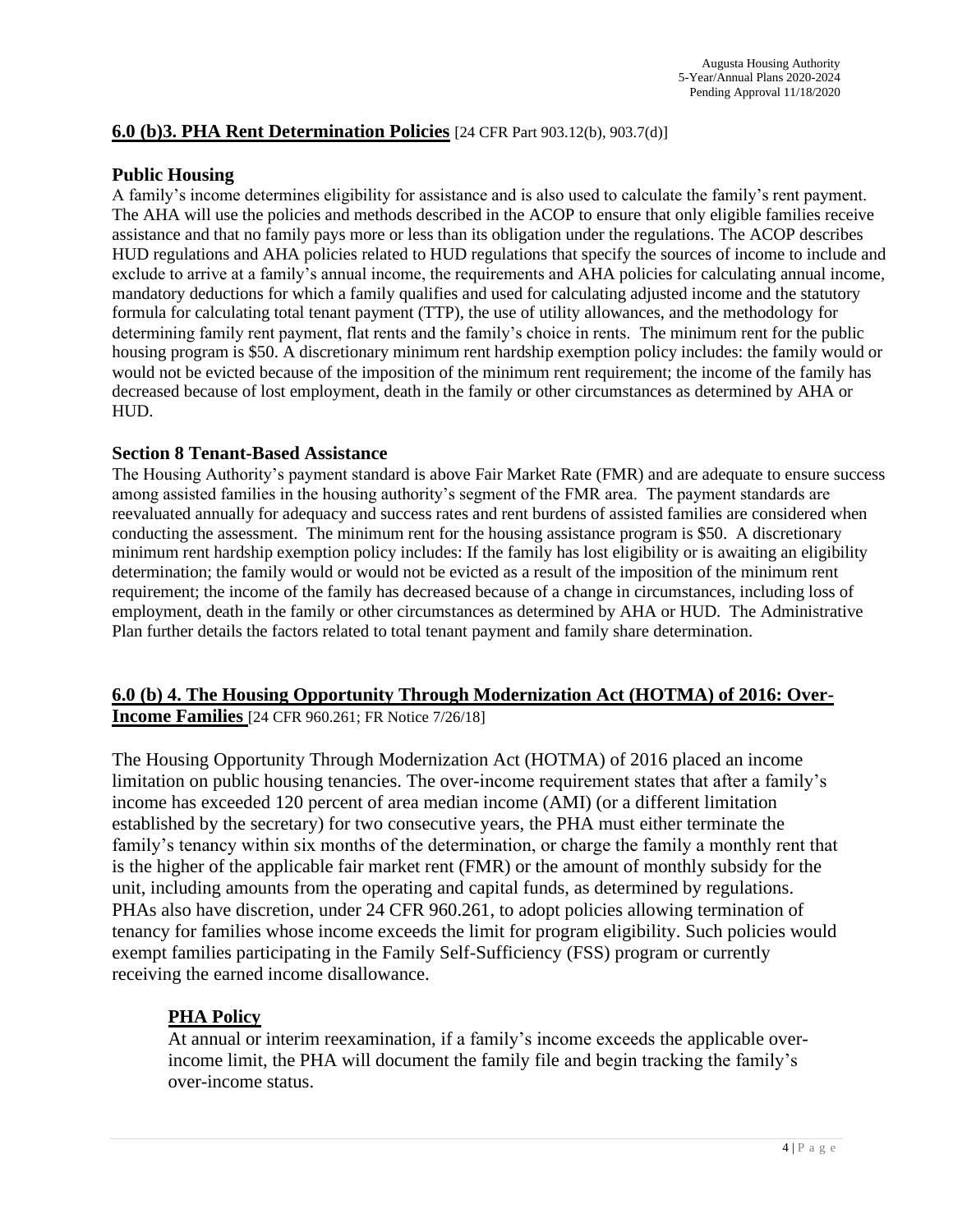If one year after the applicable annual or interim reexamination the family's income continues to exceed the applicable over-income limit, the PHA will notify the family in writing that their income has exceeded the over-income limit for one year, and that if the family continues to be over-income for 12 consecutive months, the family will be subject to the PHA's over-income policies.

If two years after the applicable annual or interim reexamination the family's income continues to exceed the applicable over-income limit, the PHA will charge the family a rent that is the higher of the applicable fair market rent (FMR) or the amount of monthly subsidy for the unit. The PHA will notify the family in writing of their new rent amount. The new rent amount will be effective 30 days after the PHA's written notice to the family.

If, at any time, an over-income family experiences a decrease in income, the family may request an interim redetermination of rent in accordance with PHA policy. If, as a result, the previously over-income family is now below the over-income limit, the family is no longer subject to over-income provisions as of the effective date of the recertification. The PHA will notify the family in writing that over-income policies no longer apply to them. If the family's income later exceeds the over-income limit again, the family is entitled to a new two-year grace period.

The PHA will not evict or terminate the tenancies of families whose income exceeds the income limit for program eligibility as described at 24 CFR 960.261.

## **6.0 (b)5. Operation and Management**

HUD writes and publishes regulations to implement public housing laws enacted by Congress. HUD contracts with the AHA to administer programs in accordance with HUD regulations and provides an operating subsidy to the AHA. The AHA must create written policies that are consistent with HUD regulations. Among these policies is the AHA's Admissions and Continued Occupancy Policy (ACOP). The ACOP must be approved by the Board of Commissioners of the AHA.

The job of the AHA pursuant to HUD regulations is to provide decent, safe, and sanitary housing, in good repair, to low-income families at an affordable rent. The AHA screens applicants for public housing and, if they are found eligible and accepted, the AHA offers the applicant a unit. If the applicant accepts the offer, the AHA will enter into a contract with the applicant known as the lease. At this point, the applicant becomes a resident of the public housing program.

The Admissions and Continued Occupancy Policy (ACOP) is the AHA's written statement of policies used to carry out the public housing program in accordance with federal law and regulations, and HUD requirements. The ACOP is required by HUD and it must be available for public review [CFR 24 Part 903]. The ACOP also contains policies that support the objectives contained in the AHA's Agency Plan.

All issues related to public housing not addressed in the ACOP are governed by federal regulations, HUD handbooks and guidebooks, notices and applicable state and local laws. The policies in this ACOP have been designed to ensure compliance with the consolidated ACC and all HUD approved applications for program funding. The AHA is responsible for complying with all changes in HUD regulations pertaining to public housing. If such changes conflict with this plan, HUD regulations will have precedence.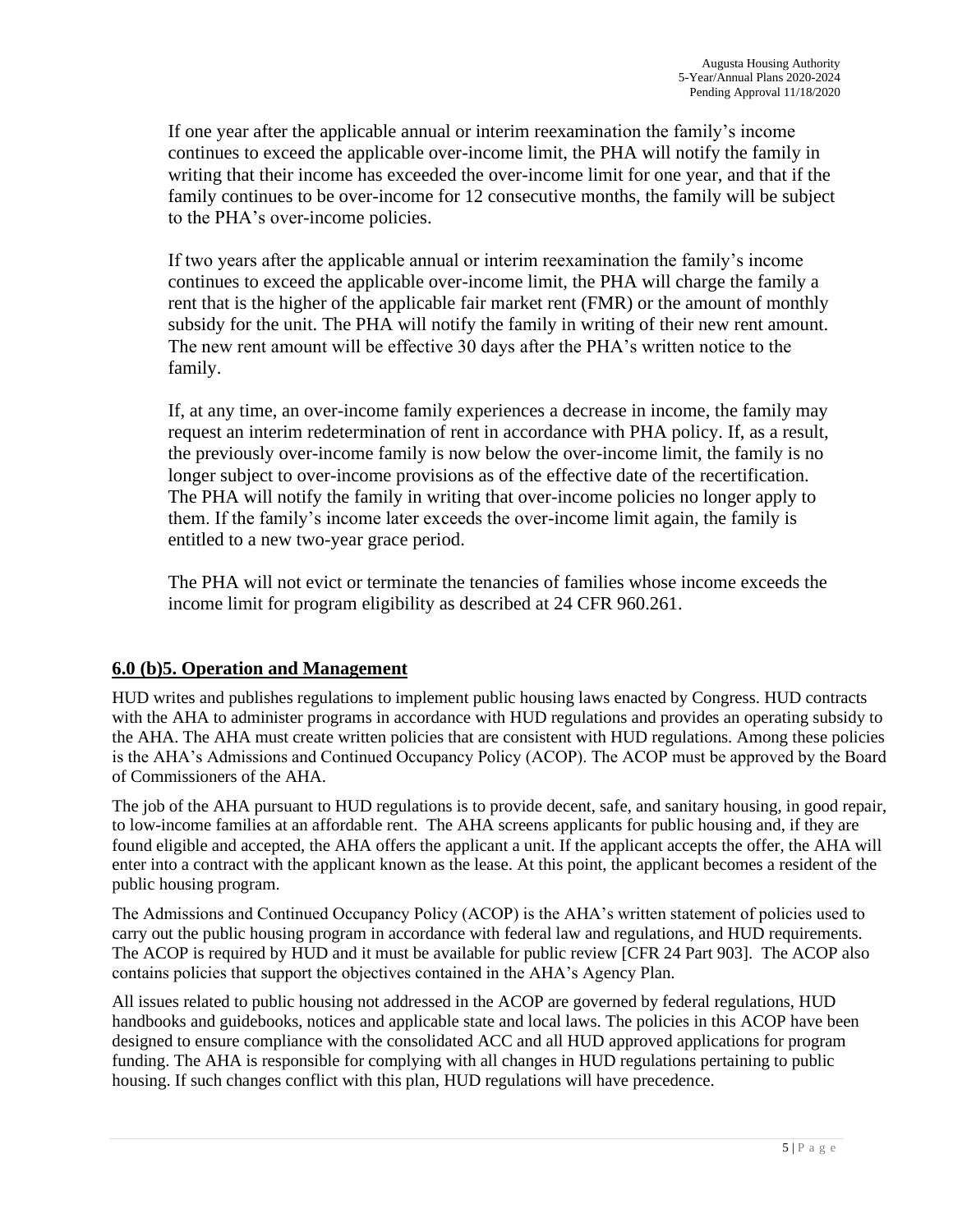The Augusta Housing Authority will make all efforts to provide a healthy and pest free environment for its residents. AHA will treat all public housing units quarterly and will provide the best possible treatment for the eradication of those pests at all public housing sites. AHA maintenance and management personnel will maintain an adequate schedule for treatment to address any existing infestation and special attention shall be paid to cockroaches. Resident cooperation with the extermination plan is essential. All apartments in a building will be treated by licensed AHA personnel for the plan to be effective. All residents will be provided a written notice of at least 48 hours before treatment unless immediate verbal permission is granted. The notification will also include instructions that describe how to prepare the unit for treatment. In addition, all units will be treated before move-in and following voluntary and involuntary move-outs.

### **6.0 (b)6. Smoke Free Policy**

Effective July 1, 2018, the use of prohibited tobacco products by residents or guests is prohibited in all public housing living units and interior areas (including but not limited to hallways, porches, balconies, elevators, rental and administrative offices, maintenance facilities, laundry rooms, warehouses, and similar structures), as well as in outdoor areas within 25 feet from public housing, administrative and maintenance office buildings.

Prohibited tobacco products are defined as items that involve the ignition and burning of tobacco leaves, such as (but not limited to) cigarettes, cigars, pipes, Electronic Nicotine Delivery System (ENDS) and waterpipes (hookahs).

Residents and their guests are responsible for properly disposing of cigarette butts or other tobacco products so as not to litter the grounds.

#### **6.0 (b)7. Grievance Procedures**

The ACOP discusses grievances and appeals pertaining to AHA actions or failures to act that adversely affect public housing applicants or residents. The policies are discussed in the following three parts: the requirements and procedures for informal hearings for public housing applicants, informal hearings regarding citizenship status and where they differ from the requirements for general applicant and resident grievances and the requirements and procedures for handling grievances for public housing residents.

The procedures mirror those found at 24 CFR Part 966, Subpart B. A copy of the grievance procedure is posted at each public housing site and a copy is provided to each resident at lease up. The informal hearing requirements defined in HUD regulations are applicable to participating families who disagree with an action, decision or inaction of the Augusta Housing Authority. The Administrative Plan describes the policies, procedures, and standards to be used when families of the housing assistance program disagree with decisions of the AHA. The hearing procedures are provided to families in the briefing packets.

### **6.0 (b)8. Designated Housing for Elderly and Disabled Families**

The original Designated Housing for Elderly and Disabled Families Plan was approved 07/29/2005. Augusta Housing Authority Board of Commissioners approved near elderly designation on 05/24/2007. The Department of Housing and Urban Development provided a two (2) year extension on August 12, 2012. The Housing Authority amended plan was approved on August 18, 2016 to include Powell Pointe and Walton Green. Walton Green will be developed in multiple phases as a mixed-finance, mixed-income development and there will be two Senior Phases (with 80 +/- apartments per phase).

| Peabody Apartments             | GA0010071 | 1425 Walton Way        | 228 units |
|--------------------------------|-----------|------------------------|-----------|
| Ervin Towers                   | GA0010072 | 1365 Laney Walker Blvd | 100 units |
| Hal Powell Apartments GA001009 |           | 2244 Broad Street      | 100 units |
| M.M. Scot Mid-rise             | GA0010012 | 825 Spruce Street      | 25 units  |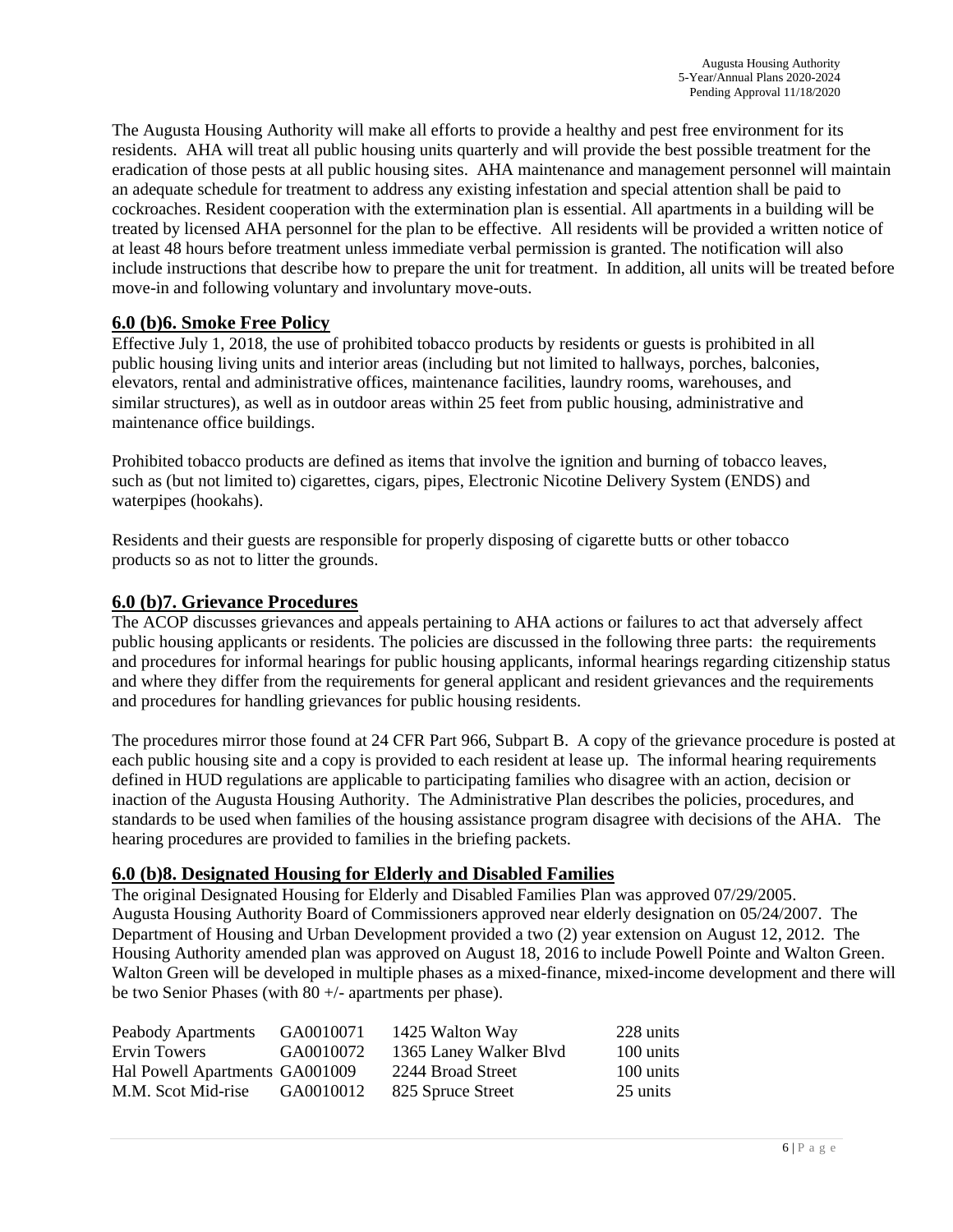| The Legacy @ Walton GA0010017 |           | 601 Fairhope Street       | 12 units |
|-------------------------------|-----------|---------------------------|----------|
| The Legacy II                 | GA0010020 | 601 Fairhope Street       | 10 units |
| Powell Pointe                 | GA0010021 | Twiggs & Wrightsboro Road | 40 units |
| <b>Walton Green</b>           | GA0010022 | $1550$ $15th$ Street      | 14 units |

### **6.0 (b)9. Community Service and Self-Sufficiency**

HUD regulations pertaining to the community service requirement are contained in 24 CFR 960 Subpart F (960.600 through 960.609). PHAs and residents must comply with the community service requirement, effective with PHA fiscal years that commenced on or after October 1, 2000. Per 903.7(1)(1)(iii), the PHA Plan must contain a statement of the how the PHA will comply with the community service requirement, including any cooperative agreement that the PHA has entered or plans to enter.

Community service is the performance of voluntary work or duties that are a public benefit, and that serve to improve the quality of life, enhance resident self-sufficiency, or increase resident self-responsibility in the community. Community service is not employment and may not include political activities [24 CFR 960.601(b)].

In administering community service requirements, the PHA must comply with all nondiscrimination and equal opportunity requirements [24 CFR 960.605(c) (5)]. The ACOP explains HUD regulations requiring PHAs to implement a community service program for all non-exempt adults living in public housing.

The AHA will provide on-site training sessions to residents on a rotating basis for residents to meet community service requirements.

The AHA will attempt to provide the broadest choice possible to residents as they choose community service activities.

The AHA's goal is to design a service program that gives residents viable opportunities to become involved in the community and to gain competencies and skills. The AHA will work with resident organizations and community organizations to design, implement, assess and recalibrate its community service program.

The AHA will make every effort to identify volunteer opportunities throughout the community, especially those in proximity to public housing developments. To the greatest extent possible, the PHA will provide names and contacts at agencies that can provide opportunities for residents, including persons with disabilities, to fulfill their community service obligations.

Any written agreements or partnerships with contractors and/or qualified organizations, including resident organizations, are described in the AHA Plan.

The AHA will provide in-house opportunities for volunteer work or self-sufficiency programs when possible.

#### **MOU Agreements:**

The Heritage Academy provides quality college preparatory education to ten (10) kindergarten eligible youth residing in public and assisted housing.

#### **Other Agreements:**

- 1. The Housing Authority leases space to the Family Y Child Development Center to provide childcare and support services.
- 2. The Housing Authority provides lease space to the CSRA EOA which provides life skills training designed to assist in obtaining permanent employment and continuing education.
- 3. The Housing Authority provides lease space to the Boys and Girls Club of the CSRA which provides after school and summer programs to kids and teens in the surrounding community.
- 4. The Housing Authority has an agreement with Georgia Gateway, a subsidiary of the Department of Human Services (DHS). DHS serve as an access point to social services to include Food Stamps, Temporary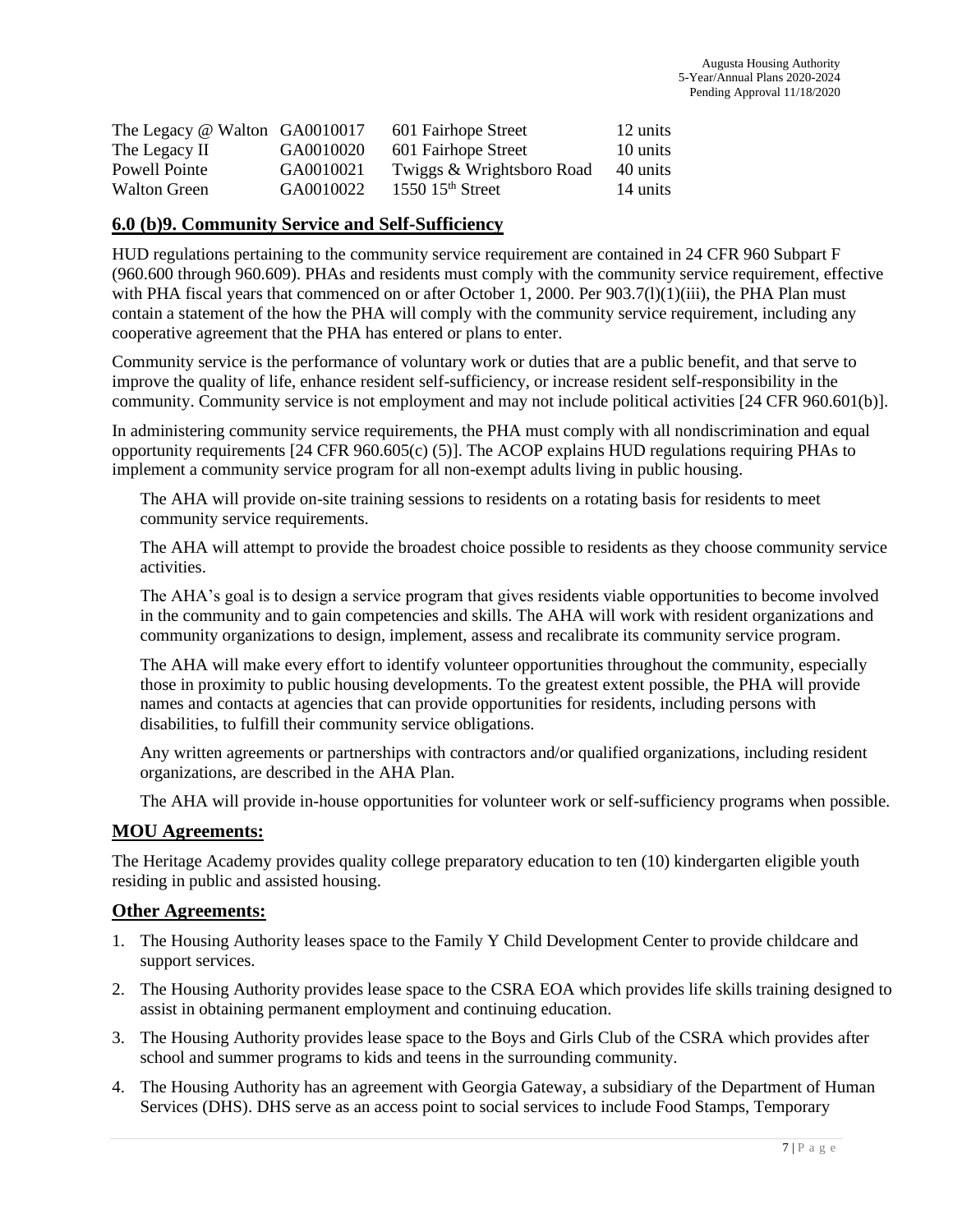Assistance to Needy Families, Medicaid and Child Care programs.

- 5. The Housing Authority leases space to J. W. C. Helping Hands who provides food services for the residents and surrounding Dogwood community.
- 6. The Housing Authority has an agreement with Metamorphosis, Inc.- Avery House through its programs to provide temporary housing and counseling services to include employment training, substance abuse counseling, and other activities to allow our Veteran clients to be able to live independently.

### **Other Services and Referrals:**

Golden Harvest Food Bank provides food services to our residents.

Christ Community Center provides health services to our residents on a sliding scale.

Turn Back the Block provides homeowner, credit counseling services and community service opportunities for our residents.

Augusta University is providing smoking cessation classes to our residents to help residents to stop smoking to deter lease violations in regard to our smoking policy.

### **6.0 (b)10. Safety and Crime Prevention**

The need for measures to ensure the safety of public housing residents are based on the high incidence of violent and/or drug related crime in areas surrounding or adjacent to public housing sites, residents fearful for their safety and the safety of their children and applicants on the waiting list unwilling to move into one or more developments because of perceived levels of violent and/or drug related crime. The Augusta Housing Authority based the need for action from crime statistics committed in or around our developments, resident reports, police reports and staff reports. The Augusta Housing Authority coordinates with the Richmond County Sheriff's Department (RCSO) in carrying out crime prevention measures and activities through neighborhood watches, an agreement with the local law enforcement agency, police regularly testify and support eviction cases, police presence at the developments and regular submission of police reports to AHA. The Officers attend resident association meetings and consult with housing managers concerning potential problem areas of criminal activity, enforce criminal law, provide written reports and testify in civil court hearings as deemed necessary.

### **6.0 (b)11. Pets**

The purpose of a pet policy is to establish clear guidelines for ownership of pets and to ensure that no applicant or resident is discriminated against regarding admission or continued occupancy because of ownership of pets. It also establishes reasonable rules governing the keeping of common household pets. Chapter 10 of the ACOP explains the difference between assistance animals and pets, and contains policies related to the designation of an assistance animal as well as their care and handling, pet policies that are common to both elderly/disabled developments and general occupancy developments, policies for pet deposits and fees that are applicable to elderly/disabled developments and policies for pet deposits and fees that are applicable to general occupancy developments

## **6.0(b) 12. Civil Rights Certification (see attachment)**

#### **6.0 (b)13. Fiscal Year Audit**

The auditor recommended that AHA should strengthen its internal controls over tenant eligibility and should review public housing files periodically for accuracy and compliance. We agreed with the recommendation and files are reviewed for quality control.

#### **6.0 (b)14. Asset Management**

The Augusta Housing Authority provided on-site training to management staff in preparation for conversion to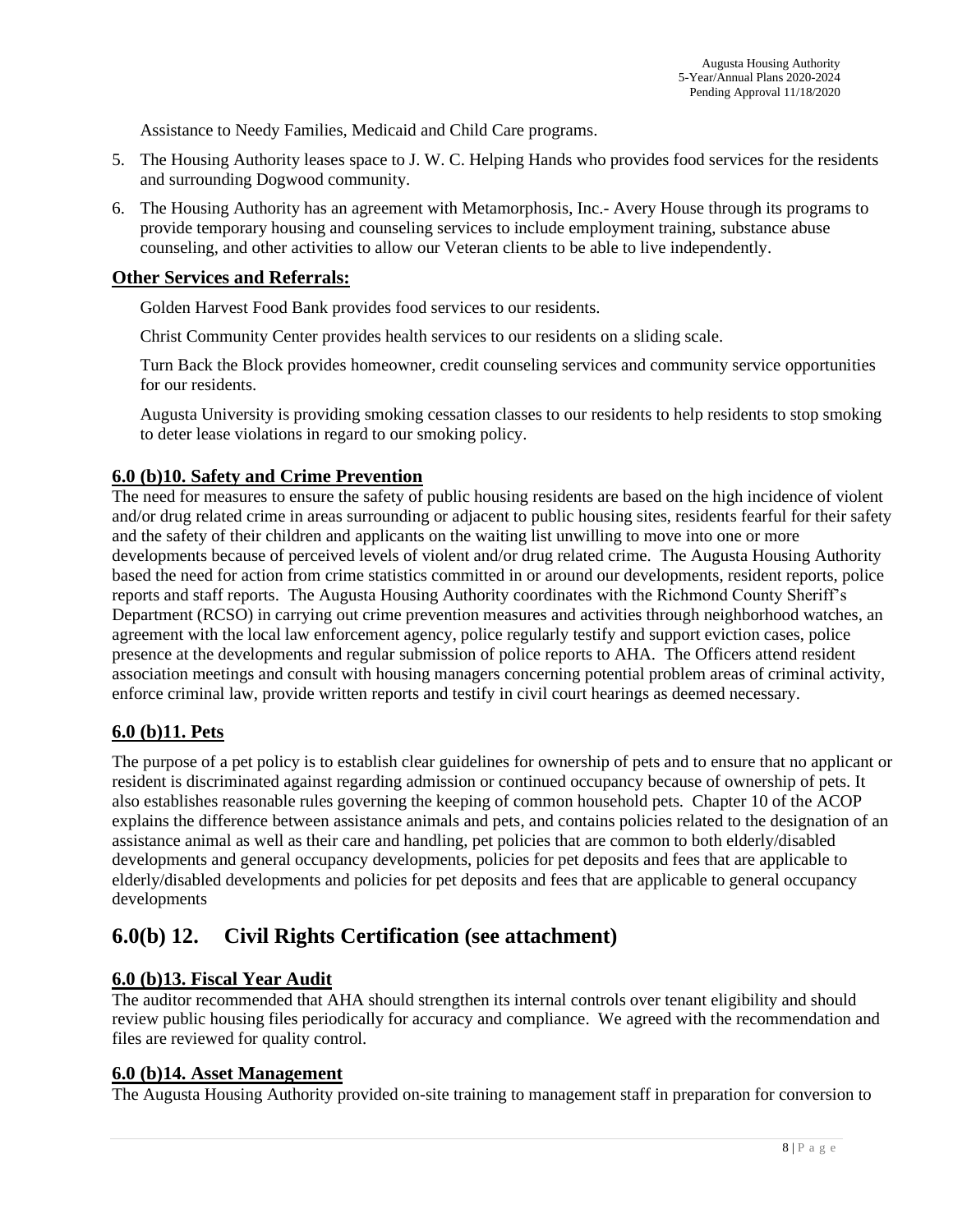property-based management services as required by asset management. AHA staff is assigned to each AMP and are charged with direct oversight of all property operations versus centralized management.

### **6.0 (b)15. Violence Against Women Act (VAWA)**

Since there is a correlation between victims of domestic violence and homelessness, rent burdens and substandard housing, our agency will continue to employ these former federal preferences in our housing assistance program. In addition, a Tenancy Addendum (HUD form 52641-A) has been provided to all landlords which outlines protections from evictions for victims of abuse. VAWA 2013 expanded notification requirements to include the obligation for AHA to provide applicants who are denied assistance with a notice of rights and the form HUD-5382 at the time the applicant is denied. If an applicant claims the protection against denial of admission that VAWA provides to victims of domestic violence, dating violence, sexual assault, or stalking, the PHA will request in writing that the applicant provide documentation supporting the claim in accordance with section 16- VII.C of the ACOP.

### **7.0 HOPEVI, Mixed Finance Modernization or Development, Demolition and/or Disposition, Conversion of Public Housing Homeownership Programs and Project-based Vouchers**

#### **Hope VI Revitalization**

AHA has not received a HOPE VI revitalization grant.

#### **Mixed Finance Modernization or Development**

The following sites have been approved for mixed finance modernization and development by Fair Housing for public housing:

#### **Demolition and Disposition** [24 CFR Part 903.12(b), 903.7 (h)]

The Housing Authority of the City of Augusta, Georgia (AHA) submitted a phased demolition/disposition plan for Underwood Homes, GA001000110, for the development of new affordable, mixed income housing on the existing site. On May 13, 2009, the Authority received HUD approval for the demolition/disposition of Underwood Homes, GA001000110, a 250-public housing development on 26.82 acres. The Authority developed mixed-income, affordable housing on the site financed with Low Income Housing Tax Credits, LIHTC, and Replacement Housing Funds (RHF) and Demolition or Disposition Transitional Funding (DDTF). The new development was built in four phases (see phase descriptions below).

| Development name:          | <b>Underwood Homes</b>   |
|----------------------------|--------------------------|
| Development number:        | GA001000110              |
| <b>Activity Type:</b>      | <b>Demolition</b>        |
| Date of application:       | February 6, 2009         |
| Date of approval:          | May 13, 2009             |
| Number of units affected:  | 250                      |
| <b>Coverage Action:</b>    | <b>Total development</b> |
| <b>Actual start date:</b>  | 01/2010                  |
| <b>Projected end date:</b> | 03/2016                  |
|                            |                          |

#### Phase I (*The Legacy at Walton Oaks*):

A 75-unit complex consisting of one and two-bedroom units for age 55+, residents: Of the 75 units, 12 units are for public housing, 26 are project-based rental assistance, and 38 are for tax credit units. The senior complex called the Legacy at Walton Oaks was completed in October 2011.

Phase II (*Family Phase I-Walton Oaks*):

A 75-family unit complex consisting of two and three-bedroom units: Of the 75 units, 14 are for public housing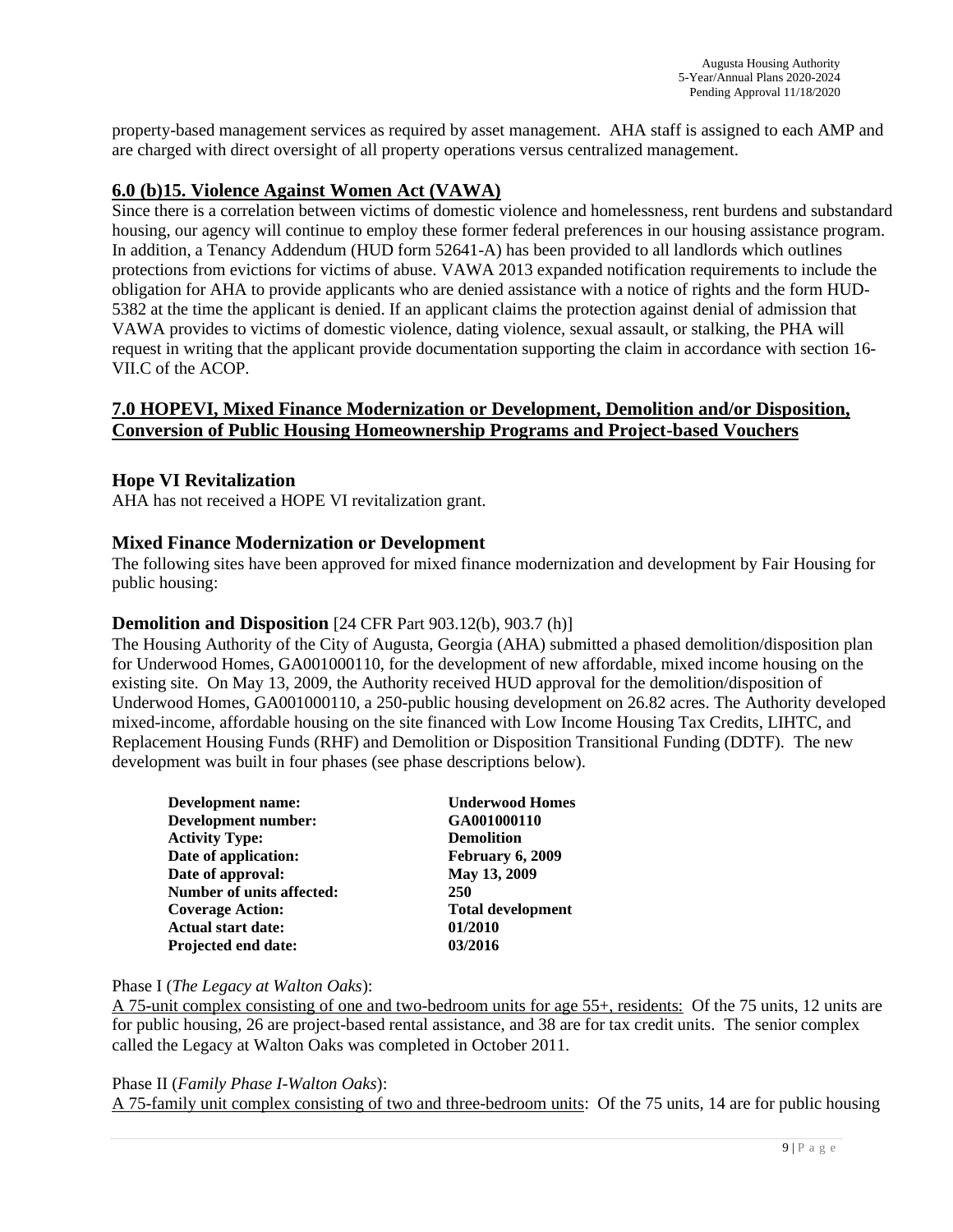and 61 are for tax credit units. The project was completed on August 31, 2012.

#### Phase III (*Family Phase 2*):

A 106-family unit complex consisting of two and three-bedroom units. Of the 106 units, 16 are for public housing, 20 are for project-based rental assistance and 70 are for tax credit units. The project was started in October 2013 and was completed on December 15, 2014.

#### Phase IV (*Senior Phase 2*):

A 62-unit complex consisting of one and two-bedroom units for, age 55+ residents: of the 62 units, 10 are for public housing, 10 units are for project-based rental assistance, and 42 are for tax credit units. The project was completed in November 2015 and includes 32 one (1) bedroom, one (1) bathroom units and 30 two (2) bedroom, two (2) bathroom units. A final grand opening for the fourth and last phase was held on November 11, 2015.

### **Cherry Tree Crossing (GA0010002)**

The Housing Authority of the City of Augusta, Georgia (AHA) has submitted and received approval for a phased demolition/disposition plan Cherry Tree Crossing, (GA0010020), for the development of new affordable, mixed income mixed-finance housing on the existing site and will use a grounds lease for the redevelopment project.

The new affordable housing will be developed in multiple phases as a mixed-finance, mixed-income development serving people with incomes ranging from less than 30% of area median to unrestricted incomes. The Agency may apply for either or both 9% or 4% credits under the Low-Income Housing Tax Credit Program (LIHTC). The Agency may apply for 4 percent credits under the LIHTC Program for 250 +/- units in FY 2017 and/or apply for 9% tax credits for up to 80+/- units. Some of the units will receive rent subsidies from an Annual Contributions Contract and/or Project Based Housing Choice Vouchers. Because some of the units are anticipated to be Public Housing Units, a portion of the units will be unrestricted, in accordance with Georgia's Qualified Allocation Plan. The Housing Authority applied for relocation vouchers for families as well as offered families relocation to other public housing units. There will be two (2) Family Phases for approximately 250 apartments and two Senior Phases (with  $80 +/-$  apartments per phase). There will be, when completed, approximately 400+/- total units. This redevelopment site will be known as Walton Green.

| <b>Cherrytree Crossing</b>    |
|-------------------------------|
| GA00100020                    |
| <b>Demolition/Disposition</b> |
| May 13, 2013                  |
| <b>August 5, 2013</b>         |
| 389                           |
| <b>Total development</b>      |
| <b>July 2014</b>              |
| <b>April 2, 2015</b>          |
| December 2020                 |
|                               |

**The Legacy at Walton Green**, is being built and managed through the joint efforts of Walton Communities and the Augusta Housing Authority. This development consists of 80 one- and two-bedroom units for ages 55 and up displaying exceptional interior appointments with the highest quality elevations. The community was developed and constructed with low-income tax credits allocated by the Georgia Department of Community Affairs. As such, the units serve moderate-income families earning 60% or less of the area median income. These income restrictions allow for maximum household incomes approximately ranging from \$23,880 for a family of one to \$27,300 for a family of two.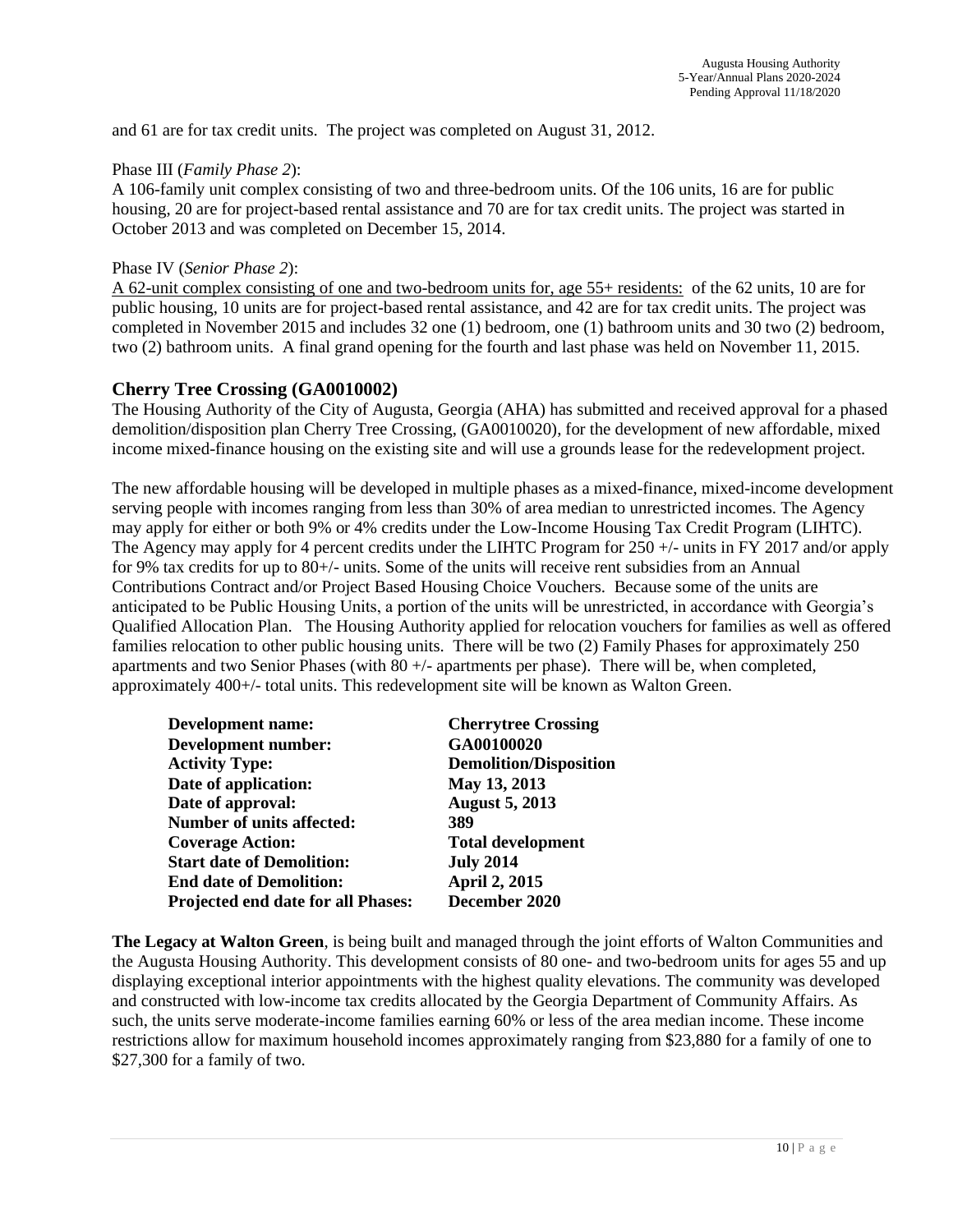**The Legacy at Walton Green, Phase 1** is 80 units (approximately 24 one bedroom/one bath units (750 sq. ft.) and approximately 56 two bedroom/2 bath units. (1050 sq. ft.)) units for ages  $55+$ . It was completed on March 2018.

**Walton Green, Phase 2** Mixed Finance LIHTC 4% or 9% project. Plans are to submit a LIHTC application in 2020 for as many as 250+ units for families and/or elderly with a targeted opening date of January 2023. The Housing Authority of the City of Augusta, Georgia will utilize approximately \$4.7 million in DDTF/RHF or other agency funds for approximately 31 ACC units proposed and for the financial feasibility of Phase 2.

**The Legacy at Walton Green, Phase 3** has been approved and will consist of a Mixed Finance Low Income Housing Tax Credit (LIHTC) 9% project to include 90 units for 62 and older with a targeted opening date of March 2020. This project may include DDTF, RHF and other federal/non-federal funding as required.

Mixed financial resources for Project Based Rental Assistance RAD conversion properties may include Federal Housing Administration Loans, Fannie Mae, Freddy Mac, and Low Income Housing Tax Credits and Bonds, Community Investment Tax Credits, Qualified Opportunity Zone Funds, Housing Trust Funds, Affordable Housing Trust Funds, Other Non-Federal Funds, and private lenders in conjunction with Capital Funds, Operating Subsidy, Replacement Housing Funds and Demolition or Disposition Transitional Funding.

#### **Disposition Related to Property Lease Renewal**

The Housing Authority of the City of Augusta, Georgia (AHA) has submitted a disposition regarding the annual lease renewal of property shown on the Tax Map of Richmond County, Georgia, as Parcel 027-3-253-00-0 and is further described in Deed Book 39Z at Page 520 as recorded in the Office of The Clerk of Superior Court, Richmond County, Georgia related to a land lease agreement with Verizon Wireless. The agreement for the installation and maintenance of a communication tower, on 0.2296 acres (10,000 sq. ft.), for an initial term of five (5) years with extensions for four (4) additional five (5) year terms. The Housing Authority submitted and received an additional five (5) year term through June 2019 with a 15% increase in payments for an annual income amount of \$17,250.

| <b>Hal Powell</b>                |
|----------------------------------|
| GA001009                         |
| <b>Land Lease</b>                |
| <b>July 3, 2008</b>              |
| <b>April 14, 2009</b>            |
| none                             |
| 0.2296 acres in rear of property |
| <b>June 2009</b>                 |
| <b>June 2019</b>                 |
|                                  |

### **Development of Additional Public Housing Units**

The Housing Authority has developed additional public housing units in the Laney-Walker and Bethlehem community as replacement housing for some of the units lost due to the disposition of Gilbert Manor (GA001003R). The project included land acquisition of 4.43 acres consisting of 31 smaller parcels of lots from the Augusta Land Bank Authority along Wrightsboro Road, South Boundary Lane, Boyd Lane, Twiggs Street, and James Brown Blvd. (formerly Ninth Street), the demolition of approximately 12 structures and new construction of 16 duplexes, 8 single family homes for a total of 40 dwelling units. The architectural features of the new units resemble the new homes being developed by the Augusta-Richmond County on Pine Street. Sample building elevations and photos are attached. All the new units are single story buildings with three (3) handicap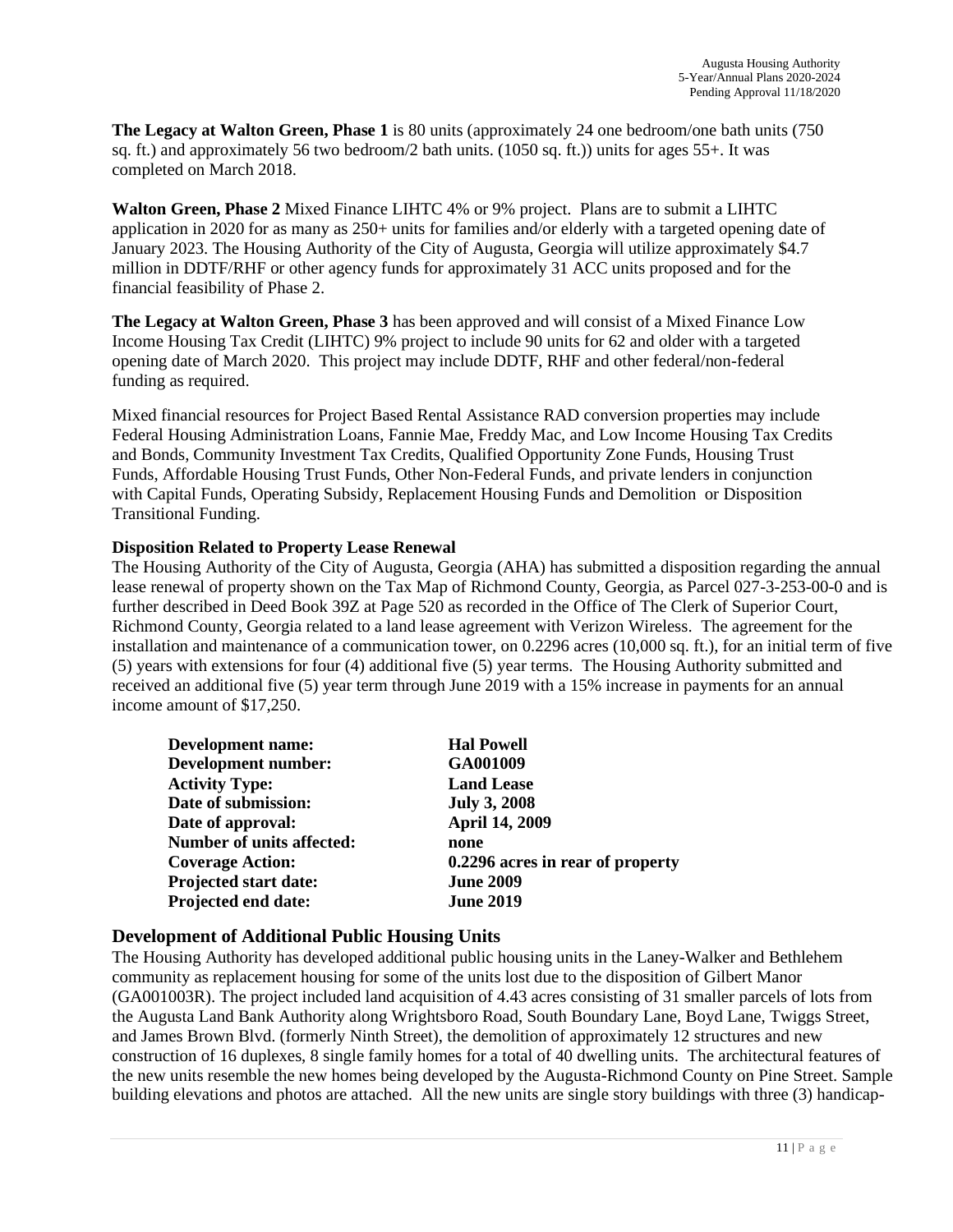accessible and have been designated as elderly public housing units. The project was started on October 1, 2014 and was completed on July 8, 2015.

#### Phase I (*Senior Units*):

The Authority awarded a contract to build 40 units of senior housing on a 4.43-acre site. The 40 units consist of 32 one bedroom units in 16 duplexes and 8 single family, two bedroom units. A park area in the center of the site and there is space to build a small community center/administration building in the future. Phase I of Powell Pointe has been completed and the grand opening was held July 8, 2015.

#### **Green Physical Needs Assessment (GPNA)**

A Green Physical Needs Assessment (GPNA) and Energy Audit, was completed May 2015 utilizing non-federal funds. While not a HUD requirement, HUD does allow and encourages PHAs to perform a GPNA as is currently in process at the time of this report. THE new GPNA is more involved from the current PNA, because of the following requirements. An energy audit must be performed or the results of a recent energy audit are to be used as input for the GPNA to assess energy savings as part of the planned improvements. Also, the reporting requirements are more involved and the final report was electronically submitted to HUD.

The GPNA evaluates the existing conditions of the housing stock including a random selection of units, common areas, offices, site improvements, and program areas. All identified physical improvements will meet or exceed the HUD mandatory standards, and those established by local health, safety, and building codes. At a minimum, the goal of the GPNA is to identify and provide a description of all physical improvements that will be required to bring the property back to a level comparable with ―as built, to the degree reasonably possible based on available components and age. The effort will provide the AHA with the information necessary to ensure long term physical viability and in a manner suitable for planning and budgeting purposes. Data shall be in a format suitable for HUD reporting requirements.

### **Proposed Modernization (Dependent upon funding availability and needs)**

- **Olmstead Homes, GA001000010:** None
- **Cherry Tree Crossing, GA001000020:** Demolition completed March 2015. Received Tax Credits for the redevelopment of Cherrytree Crossing in 2015. Phase 1 began construction in late 2016 and opened in April 2018. Phase II began construction in early 2019. This will be the second of five phases to complete the entire project named Walton Green.
- **Oakpointe (GA0010005**): None
- **Allen Homes (GA0010008)**: Allen Homes is included in an application for a HUD Choice Neighborhood Planning Grant. If the planning grant is awarded it is anticipated that a HUD Choice Neighborhood Implementation Grant application will be submitted for the demolition and replacement of the Allen Homes ACC units in the Laney-Walker Revitalization Area.
- **Dogwood Terrace (GA0010006):** None
- **Peabody Apartments (GA001000071):** Renovation and Modernization of up to 11 floors of high-rise apartment and common space based on cost and funding availability.
- **Ervin Towers (GA0010007B):** Comprehensive Modernization of Ervin Towers is planned for Ervin Towers beginning in 2021 and will completed in phases over a period of approximately 3 years. Some of the Zero Bedroom units will be combined in Ervin Towers into 1 Bedroom Units based upon market demand for Zero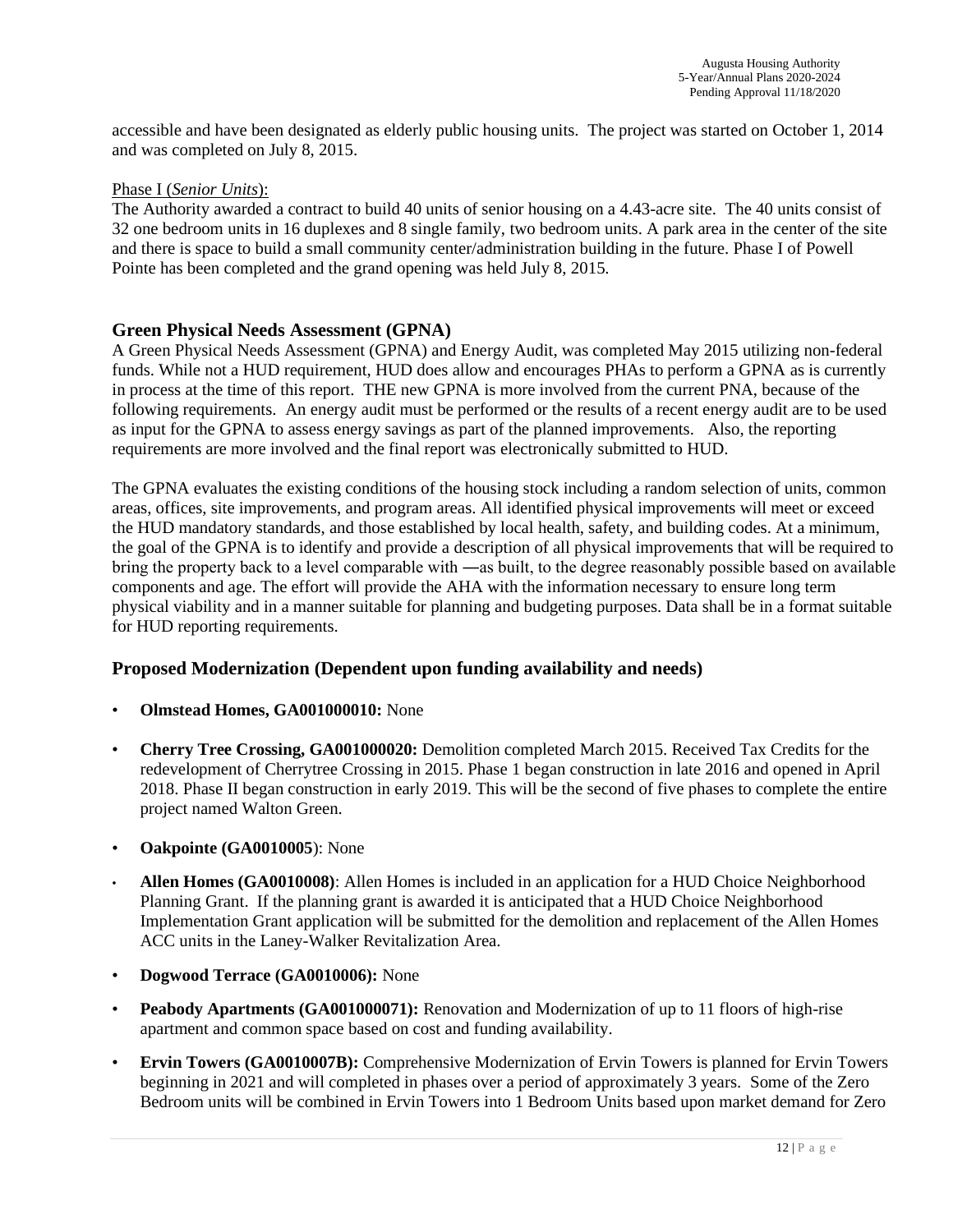Bedroom Units.

- **Hal Powell (GA0010009):** Comprehensive Modernization of Hal Powell is planned as funding becomes available and will be completed in phases over a period of approximately 3 years.
- **Jennings Homes (GA00100010):** None
- **M.M. Scott (GA0010012):** None
- **Barton Village (GA0010014):** Renovation and Modernization of up to 3 dwelling units.
- **Overlook Apartments (GA0010016):** None
- **Powell Pointe (GA0010000210):** None
- **Walton Oaks (GA1000170/180/190/200):** None

### **Conversion of Public Housing to Project- Based Assistance under RAD**

The Augusta Housing Authority began the process to convert the Public Housing Units in its Mixed Finance LIHTC properties (GA001000180 Walton Oaks Family, GA001000170) Legacy at Walton Oaks I, GA001000190 Walton Oaks Family 2, GA001000120 Legacy at Walton Oaks 2 and G A001000122 Legacy at Walton Green 1) to Project Based Rental Assistance (PBRA) under RAD utilizing PBRA assistance during the current agency plan fiscal year. All of the RAD conversions have been completed.

The Augusta Housing Authority is considering the conversion of Ervin Towers and Hal Powell Apartments to RAD Project Based Rental Assistance after modernization of both projects. Both Ervin Towers and Hal Powell Apartments have 100 apartments each. Ervin Towers has 27 0-BR apartments, 66 1-BR apartments and 7 2-BR apartments. The housing authority is contemplating converting 18 0-BR apartments in Ervin Towers to 9 1-BR apartments. A final decision will be made upon reviewing the financing and physical needs assessments. Ervin Towers is designated as Elderly Housing. No Transfer of Assistance will be utilized for the Ervin Towers conversion to RAD.

Hal Powell Apartments has 6 0-BR apartments, 90 1-BR apartments and 4 2-BR apartments for a total of 100 apartments. No conversion of the 0-BR apartments is contemplated. Hal Powell Apartments is designated Elderly Housing. No Transfer of Assistance will be utilized for the Hal Powell Apartments conversion to RAD.

The conversion of Ervin Towers and Hal Powell Apartments will impact the current and future Capital Fund Program Grant Budgets as the funds will be reduced as a result of their conversion to RAD. The current estimated amount of Capital Funds received for Ervin Towers is \$192,016 and for Hal Powell Apartments is \$198,999.00. The housing authority's current Five-Year and future years Capital Fund Action Plan will be permanently reduced by these amounts on an annual basis.

The conversion of Ervin Towers and Hal Powell Apartments will not impact any outstanding (EPCs) Energy Performance Contracts. The conversion of Ervin Towers and Hal Powell Apartments will impact an existing (CFFP) Capital Fund Financing Program Loan with Capital One Public Funding, LLC. The loan has 12 years remaining before it is fully amortized. The Augusta Housing Authority will work with Capital One Public Funding, LLC to determine if any defeasance or prepayment of the portion of the outstanding debt related to Ervin Towers and Hal Powell is required under the terms of the Loan Agreement and HUD requirements. If required CAP Grant funding or other federal/non-federal funds will be used for any pre-payment or defeasance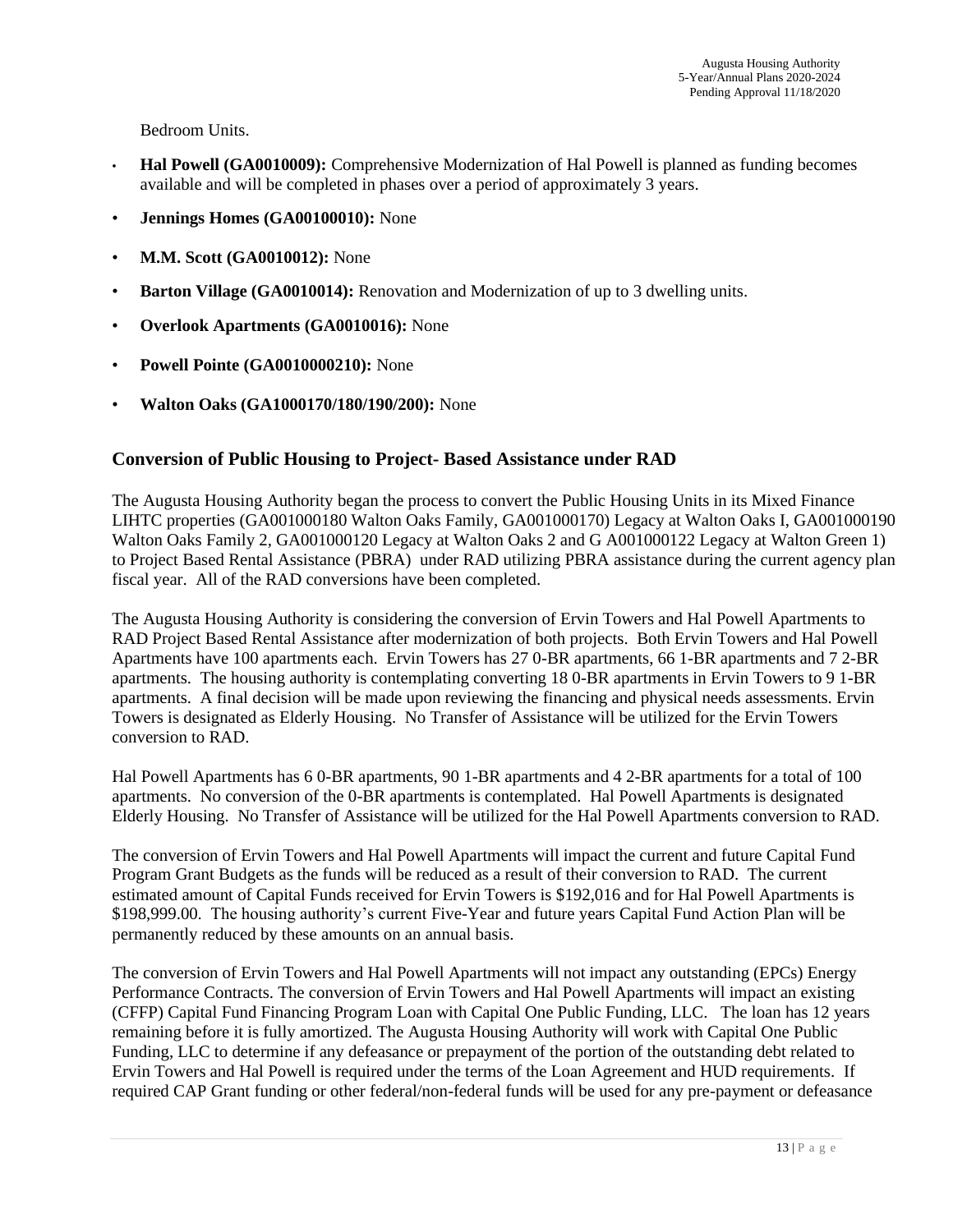required under the terms of the loan agreement.

Site Selection and Neighborhood Standards Review: the Augusta Housing Authority certifies that its sites comply with the Site Selection requirements set forth at 24 CFR §983.57, the Fair Housing Act, Title VI of the Civil Rights Act of 1964 including implementing regulations at 24 CFR §1.4(b)(3), Section 504 of the Rehabilitation Act of 1973 including implementing regulations at 24 CFR§ 8.4(b)(5), and the Americans with Disabilities Act. All appropriate procedures have been followed.

Voluntary Compliance Agreement, Consent Decree, Etc.: the Augusta Housing Authority is not currently under any Voluntary Compliance Agreement, Consent Decree or Consent Order.

### **2020 Choice Neighborhoods Planning Grant**

The Augusta Housing Authority intends to co-apply with the City of Augusta, Georgia for Choice Neighborhoods grant funding in 2020 to assist with developing and/or implementing a redevelopment program for one or more AHA sites, including 149 public housing units at Allen Homes and the sites' surrounding neighborhoods. Funding awarded via a Choice Neighborhoods Planning - or Planning and Action - Grant would support the development of a I comprehensive neighborhood transformation plan for the targeted site and neighborhood, and a Choice Neighborhoods Implementation Grant would assist with the implementation of that transformation plan for the targeted site and neighborhood.

### **Section 8(y) Homeownership Program** [24 CFR Part 903.12(b), 903.7(k)(1)(i)]

The AHA's homeownership program is designed to promote and support homeownership for first-time homebuyers and allows one or more family members to purchase a home. The program permits participants who meet the general requirements for admission into the AHA's Section 8 Housing Choice Voucher Program and satisfy additional requirements, as further described in Chapter 19 of the Administrative Plan, the option of purchasing a home with their assistance rather than renting. Participation is voluntary.

- There were  $2(1 FSS \& 1 HCV)$  new homeowners that completed the program in 2020.
- 10 Family Self Sufficiency members that completed the program through October 1, 2020.

### **Project-Based Vouchers**

The Augusta Housing Authority will operate a PBV program using up to 20 percent of its budget authority for the project-based assistance. Additional details are described in Chapter 17 of the Administrative Plan. This program is consistent with the statement of family needs. The Augusta Housing Authority may contract with a private management company to administer the waiting list for its Project Based Vouchers in its Mixed Finance Developments in strict compliance with HUD regulations and the agency's Administrative Plan.

### **Location/number of units**

Freedom's Path FP Augusta II, LLC Freedom's Path Freedom's Path  $Census Tract = 12$   $Census Tract = 12$ 

Hope House, Inc. The Highlands West

Project Based Voucher units = 78 Project Based Voucher units = 20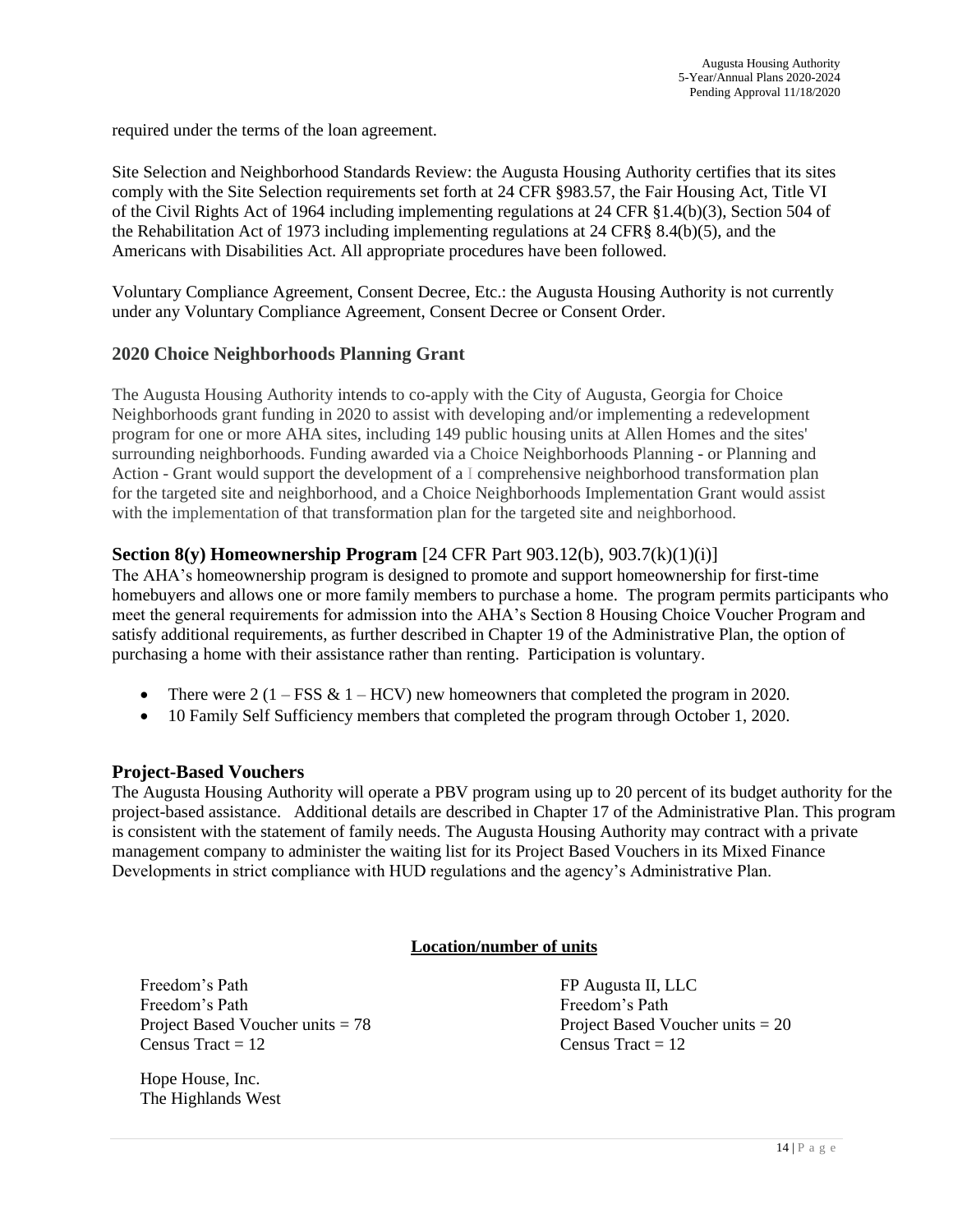Project-Based Voucher units=42 Census Tract=105.4

Walton Communities, LLC Walton Communities, LLC The Legacy at Walton Oaks The Legacy at Walton Oaks Family II Census Tract=106 Census Tract=106

Walton Communities, LLC Walton Communities, LLC The Legacy at Walton Oaks II Legacy at Walton Green II Census Tract=106 Census Tract=106

Project-Based Voucher units=26 Project-Based Voucher units = 20

Project-Based Voucher units = 10 Project-Based Voucher units = 20

### **8.0 Capital Improvement Needs** [24 CFR Part 903.12(b), 903.7 (g)]

AHA plans to participate in the Capital Fund Program in the upcoming year and propose to use a portion of its CFP funds to repay debt incurred to finance capital improvements. Developments are identified in the annual and 5-year capital plans where such improvements will be made and how the proceeds of the financing will be used and the amount of the annual payments required servicing the debt. AHA plans to address capital improvement needs as outlined in the comprehensive Physical Needs Assessment (see attached) for each public housing property. This will be used as a tool to cost and prioritize capital improvement needs throughout the agency.

### **8.1 Capital Fund Program Annual Statement/Performance and Evaluation Report** (See form HUD-50075.1 approved by HUD on 07/01/2020)

### **8.2 Capital Fund Program Five-Year Action Plan** (See form HUD-50075.2 approved by HUD on 07/01/2020)

## **8.3 Capital Fund Financing Program**

Our Capital Fund Program repays the debt service for the Capital Fund Revenue Bonds issued in 2004 and will continue through 2024. HUD automatically deducts the funds with the LOCCS System. This pledge was made in 2004 and a 20-year debt service schedule was provided to HUD. We cannot finance through the Capital Fund Program any future capital improvements until 2024.

The AHA re-financed our CFFP Revenue Bonds on January 14, 2015, to lower our annual debt service to around 31% of our total annual Capital Fund grant amount and have more funds available to perform modernization work. Prior to refinancing, 47% of our total Capital Fund amount was being used for repayment of the bonds, however, and after the demolition Cherry Tree Crossing our Capital Fund Amount would be lowered and our debt service payment would be 57% of our total capital fund grant amount. The best option would be to have a direct loan for 17 years to pay for the refunding of our annual debt service. We received HUD approval on December 12, 2014, to refinance the CFFP Bonds and we worked with a financial consultant to structure the deal. Our current bonds were issued in 2004 for a 20-year period until 2024, and by refinancing the bonds for a 17-year period starting in 2014, it would extend the re-payment period to 2031. The refinancing results in lowering our annual payment for the bonds from \$1,356,000 to \$1,016,000 for an annual savings of \$340,000, and in addition, we received approximately \$591,000 that was utilized for needed capital improvements.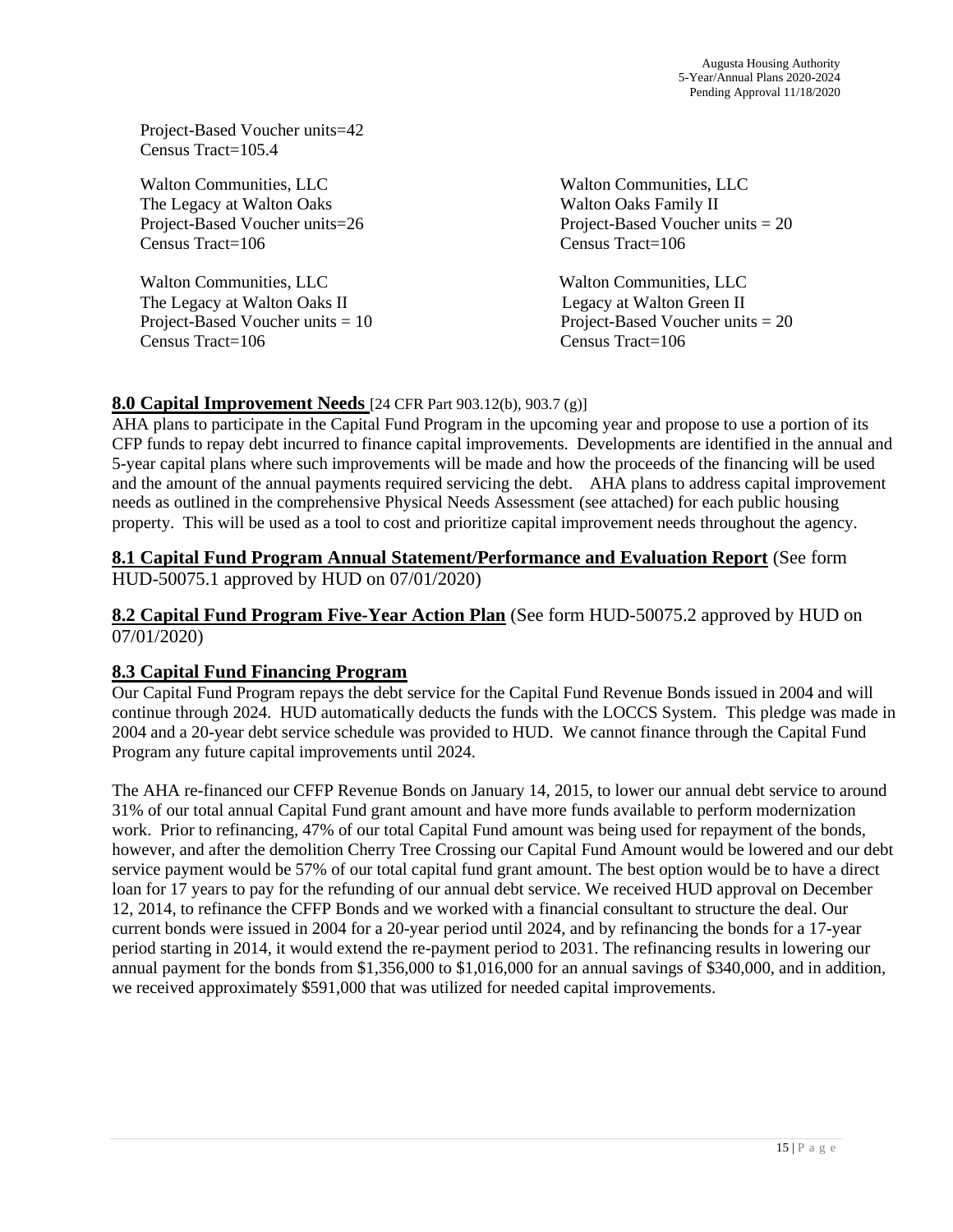|                                   |                  |                | $\sigma$         |                |                                     | 0                                | 0                |                 |                         |                             |                              |                                                    |
|-----------------------------------|------------------|----------------|------------------|----------------|-------------------------------------|----------------------------------|------------------|-----------------|-------------------------|-----------------------------|------------------------------|----------------------------------------------------|
|                                   | PH(CV)           | Elderly PH     | MR               | Section 8      | (Maxwell House)<br>PBV <sub>2</sub> | (Hope House)<br>PBV <sub>2</sub> | Legacy<br>(ACC)  | Legacy<br>(PBV) | Oaks<br>Walton<br>(ACC) | <b>Walton Oaks</b><br>(PBV) | Legacy Walton<br>Green (ACC) | Path<br>$\boldsymbol{\omega}$<br>Freedom'<br>(PBV) |
| <b>Number</b><br>of<br>applicants | 2,577            | 697            | 262              | 1,213          | 190                                 | 13,157                           | 117              | 149             | 555                     | 1,990                       | 212                          | 531                                                |
| Elderly                           | 38               | 42             | 3                | 10             | $\boldsymbol{0}$                    | 95                               | 9                | 23              | 8                       | 25                          | 16                           | 24                                                 |
| Disabled                          | 682              | 367            | 57               | 115            | $\overline{7}$                      | 1,644                            | 58               | 52              | 40                      | 351                         | 108                          | 186                                                |
| Elderly/Disabled                  | 103              | 49             | 5                | 29             | $\Omega$                            | 195                              | 18               | 34              | $\overline{4}$          | 41                          | 29                           | 74                                                 |
| No designation                    | 1,754            | 239            | 197              | 1,059          | 183                                 | 11,222                           | 31               | 40              | 503                     | 1,573                       | 59                           | 247                                                |
| <b>Black</b>                      | 2,293            | 553            | 229              | 1,163          | 164                                 | 11,698                           | 100              | 121             | 533                     | 1,796                       | 182                          | 419                                                |
| White                             | 217              | 122            | 28               | 39             | 22                                  | 1,208                            | 14               | 23              | 18                      | 148                         | 26                           | 87                                                 |
| American/Indian                   | 11               | 4              |                  | 6              | $\mathbf{1}$                        | 82                               | $\boldsymbol{0}$ |                 | 3                       | 14                          | $\overline{0}$               | 5                                                  |
| Asian                             | $\overline{3}$   | 5              | $\mathbf{1}$     | $\overline{2}$ | $\overline{2}$                      | 25                               | $\mathbf{1}$     | $\mathbf{1}$    | $\mathbf{0}$            | 3                           | $\overline{2}$               | 3                                                  |
| Pacific Islander                  | 11               | $\overline{2}$ | $\mathbf{0}$     | 3              |                                     | 54                               | $\mathbf{0}$     | $\mathbf{0}$    | $\mathbf{1}$            | 6                           | $\overline{0}$               | $\overline{3}$                                     |
| Latino                            | 122              | 23             | 12               | 14             | $\overline{7}$                      | 439                              | 3                | $\overline{7}$  | 5                       | 81                          | 6                            | 21                                                 |
| 0BR                               | $\boldsymbol{0}$ | $\overline{0}$ | $\boldsymbol{0}$ |                |                                     | 13,157                           | 33               | $\overline{0}$  |                         |                             | 41                           | 531                                                |
| 1BR                               | 1,651            | 688            | $\overline{0}$   |                |                                     |                                  | 78               | 139             | 161                     | 502                         | 171                          |                                                    |
| 2BR                               | 826              | $\overline{9}$ | 262              |                |                                     |                                  | 5                | $\theta$        | 200                     | 753                         |                              |                                                    |
| 3BR                               | $\boldsymbol{0}$ |                |                  |                |                                     |                                  | 1                | 10              | 192                     | 717                         |                              |                                                    |
| 4BR                               | 100              |                |                  |                |                                     |                                  |                  |                 |                         | 15                          |                              |                                                    |
| 5BR                               | $\boldsymbol{0}$ |                |                  |                |                                     |                                  |                  |                 |                         | 3                           |                              |                                                    |

**9.0 Housing Needs** Shortage of affordable housing for all eligible populations and specific family types:

#### *(Effective 09/08/2020)*

## **9.1 Strategies for addressing the Housing needs**

### • **Need: Shortage of affordable housing for all eligible populations Strategies**

Maximize the number of affordable units available to the AHA within its current resources by employing effective maintenance and management policies to minimize the number of public housing units off-line, reducing turnover time for vacated public housing units, reducing time to renovate public housing units, seek replacement of public housing units lost to the inventory through mixed finance development and through Section 8 replacement housing resources, maintain Section 8 lease-up rates by effectively screening Section 8 applicants to increase owner acceptance of program and participating in the Consolidated Plan development process to ensure coordination with broader community strategies.

Increase the number of affordable housing units by applying for additional section 8 units should they become available and leveraging affordable housing resources in the community through the creation of mixed - finance housing.

#### • **Need: Specific Family Types: Families at or below 30% of median Strategy**

Target available assistance to families at or below 30 % of AMI by exceeding HUD federal targeting requirements for families in public housing and tenant-based Section 8 assistance.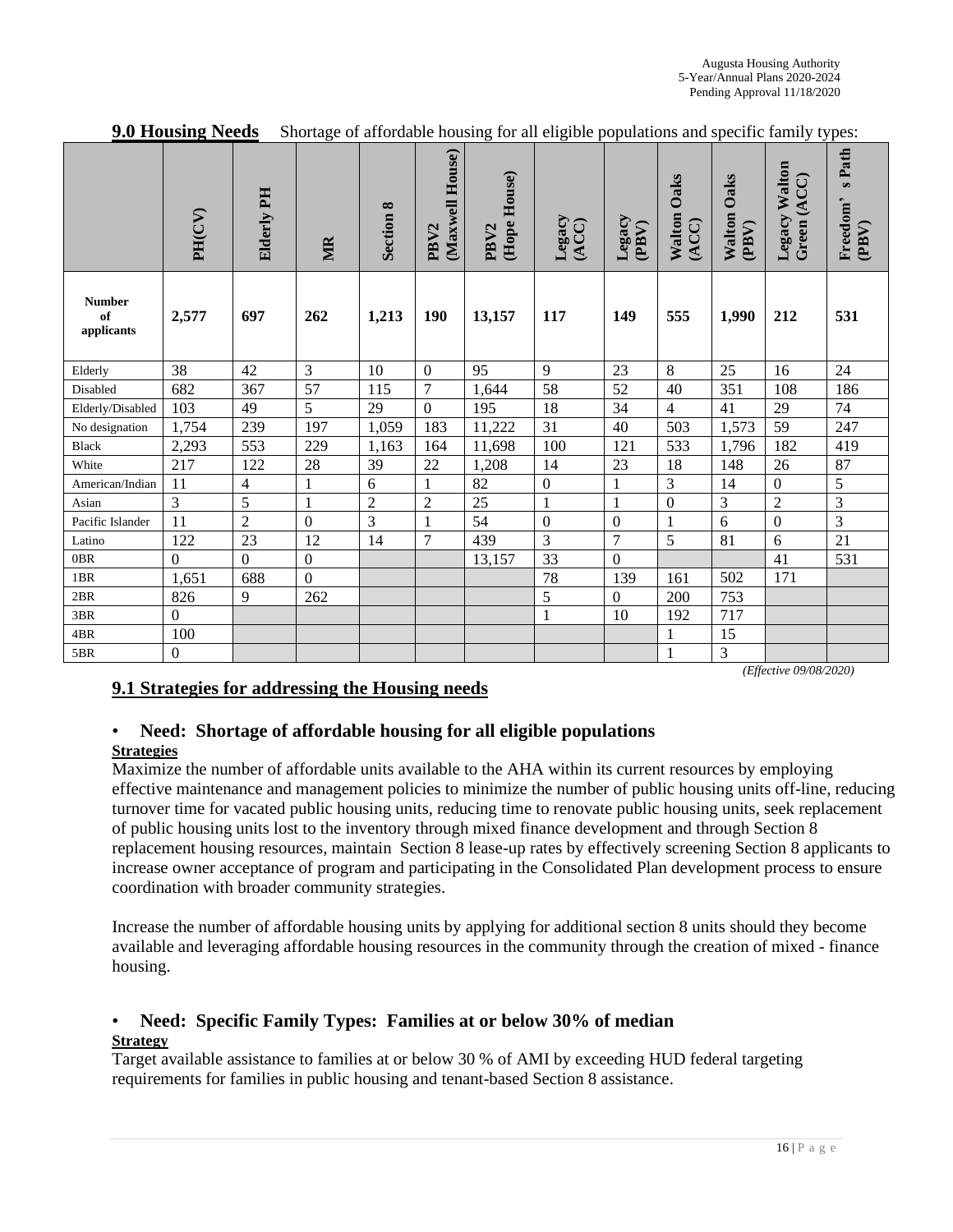### • **Need: Specific Family Types: Families at or below 50% of median Strategy**

Target available assistance to families at or below 50% of AMI employing admissions preferences aimed at families who are working and adopting rent policies to support and encourage work.

### • **Need: Specific Family Types: The Elderly**

### **Strategy**

Maintain elderly designation for Peabody Apartments, Ervin Towers, Hal Powell Apartments, M.M. Scott Mid-Rise, the Legacy @ Walton Oaks, the Legacy II @ Walton Oaks, Powell Pointe and Walton Green. Develop additional elderly housing in the Laney-Walker Bethlehem neighborhoods.

### • **Need: Specific Family Types: Families with Disabilities Strategy**

Target available assistance to Families with Disabilities by affirmatively marketing to local non-profit agencies that assist families with disabilities and carry out the modifications needed in public housing based on the section 504 Needs Assessment for Public Housing through mixed finance development.

### • **Need: Specific Family Types: Races or ethnicities with disproportionate housing needs Strategy**

Increase awareness of AHA resources among families of races and ethnicities with disproportionate needs by affirmatively marketing to races/ethnicities shown to have disproportionate housing needs, providing a community resource directory link on the agency webpage, counsel Section 8 tenants as to location of units outside of areas of poverty or minority concentration and assist them to locate those units, and market Section 8 program to owners outside of areas of poverty /minority concentrations.

### **10.0(a) Progress in Meeting Mission and Goals**

- a. 1. The Augusta Housing Authority increased the availability of decent, safe, and affordable housing by reducing public housing vacancies, leveraging public funds to create additional housing, and obsolete public housing and providing replacement public housing in addition to replacement vouchers.
- a. 2. The Augusta Housing Authority continued to offer higher income public housing households units at lower income developments through promotion of the rent determination polices, in addition AHA continued to promote income mixing in public housing by assuring access for lower income families into higher income developments.
- a. 3. The Augusta Housing Authority promotes self-sufficiency and asset development of families and individuals through its Family Self-Sufficiency programs, homeownership program, home health care programs for elderly/disabled public housing families and on-site training programs to improve resident employability for public housing families.
- a. 4. The Augusta Housing Authority continued to coordinate efforts with Augusta-Richmond County Housing and Economic Development Department in educating our residents and applicants of fair housing issues to ensure access to assisted housing regardless of race, color, religion, national origin, sex, familial status, and disability.

### **10.0(b) Criteria for Substantial Deviations and Significant Amendments (**24 CFR Part 903.7(r). **Substantial Deviation from the 5-Year Plan**

Substantial deviations or significant amendments or modifications are defined as major changes in the plans or policies of the Augusta Housing Authority or financial resources that affect the mission, goals, objectives or plans of the agency and that require review by the Resident Advisory Board and formal approval by the Board of Commissioners.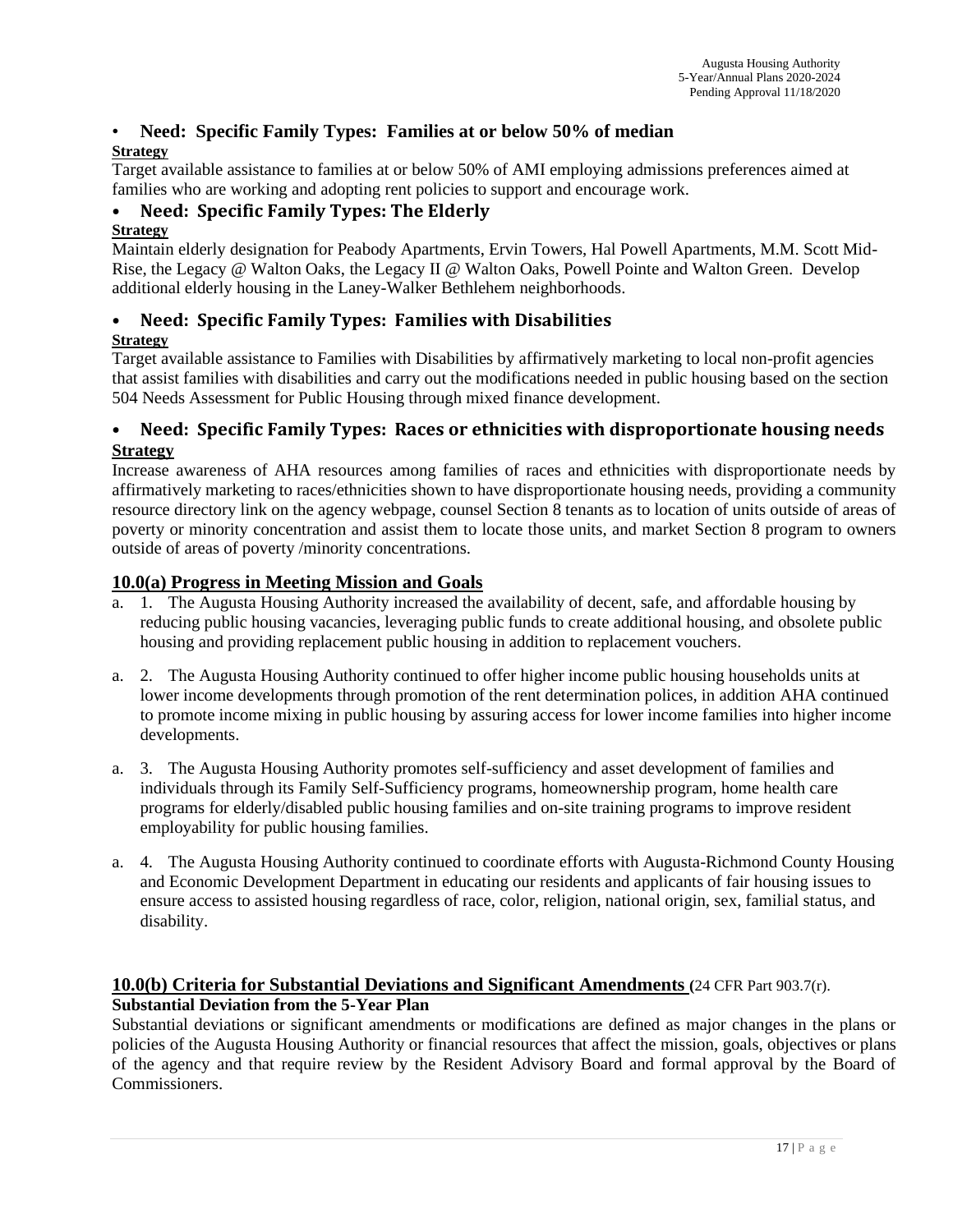#### **Significant Amendment or Modification to the Annual Plan**

Substantial deviations or significant amendments or modifications are defined as major changes in the plans or policies of the Augusta Housing Authority or financial resources that affect the mission, goals, objectives or plans of the agency and that require review by the Resident Advisory Board and formal approval by the Board of Commissioners.

#### **Significant Amendment (RAD-PBRA)**

The Augusta Housing Authority is currently in the process of converting multiple Mixed Finance LIHTC projects from Low Income Public Housing to Project-Based Rental Assistance under RAD. The following items should be excluded from substantial deviations and/or significant amendments:

- The decision to convert to either Project Based Rental Assistance or Project Based Voucher Assistance;
- The date the Significant Amendment is submitted to the PHA Plan website;
- Change to the Capital Fund Budget produced as a result of each approved RAD Conversion, regardless of whether the proposed conversion will include the use of additional Capital Funds;
- Changes to the construction and rehabilitation plan for each approved RAD conversion; and
- Changes to the financing structure for each approved RAD conversion.

The Augusta Housing Authority will adopt and incorporate all applicable PBRA Resident Rights and Participation requirements as noted in PIH-2012-32 (HA), REV-2 at all conversion properties. All plans and relocation activities, if applicable, will be performed in accordance with Joint Housing/PIH Notices.

- Right to return and Relocation Assistance
- No rescreening of tenants upon conversion
- Under-Occupied unit
- Phase-in of tenant rent increase (5-year option)
- FSS and ROSS-SC programs (if applicable)

In the event the Augusta Housing Authority implements other housing programs (including, but not limited to, PBRA, PBV, LIHTC or RAD), it will revise any associated policies, procedures or lease agreements to align with respective HUD program guidelines.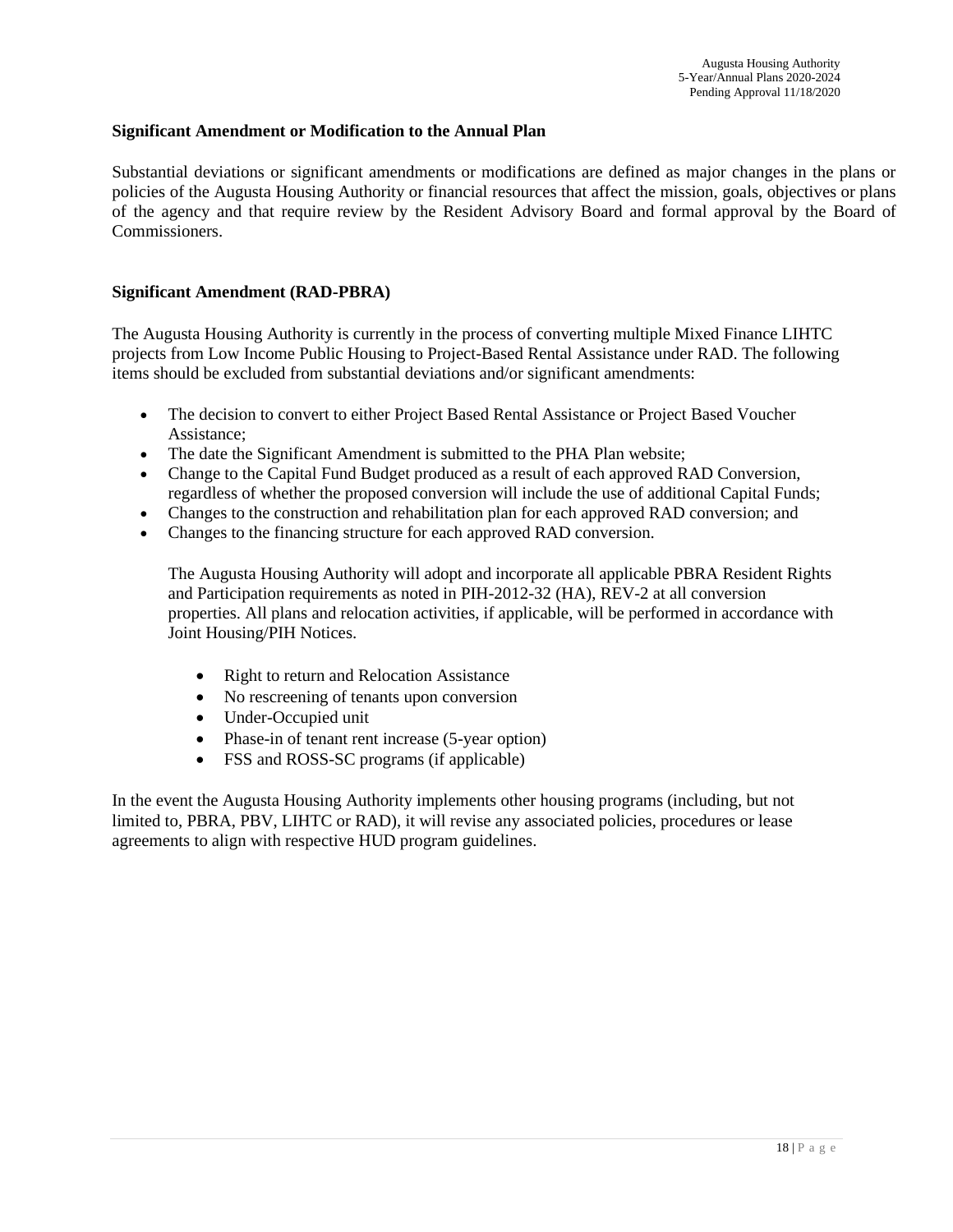### **1l (f) Resident Advisory Board Comments (September 10, 2020) & Public Hearing Comments (October 29, 2020)**

#### Oak Pointe Improvements

- Security Cameras throughout development
- Remodel Management office for improved functionality and security
- Pave all street due to potholes and unclog street drains
- Remodel public bathrooms and install soap dispensers
- Toilet paper on secure holder

#### Allen Homes Improvements

- Security Cameras throughout development
- Install bathroom facilities for staff

#### MM Scott Improvements

- Upcoming roofing and Paving projects
- Install bathroom facilities for staff

Dogwood Terrace Improvements

• Install speed bumps throughout development

#### Jennings Place Improvements

• Security Cameras throughout development

#### Olmstead Homes Improvements

• Security Cameras throughout development

#### Hal Powell Improvements

- Remodel public bathrooms and install soap dispensers
- Toilet paper on secure holder

#### Overlook Apartments Improvements

• Dryer connections for the units